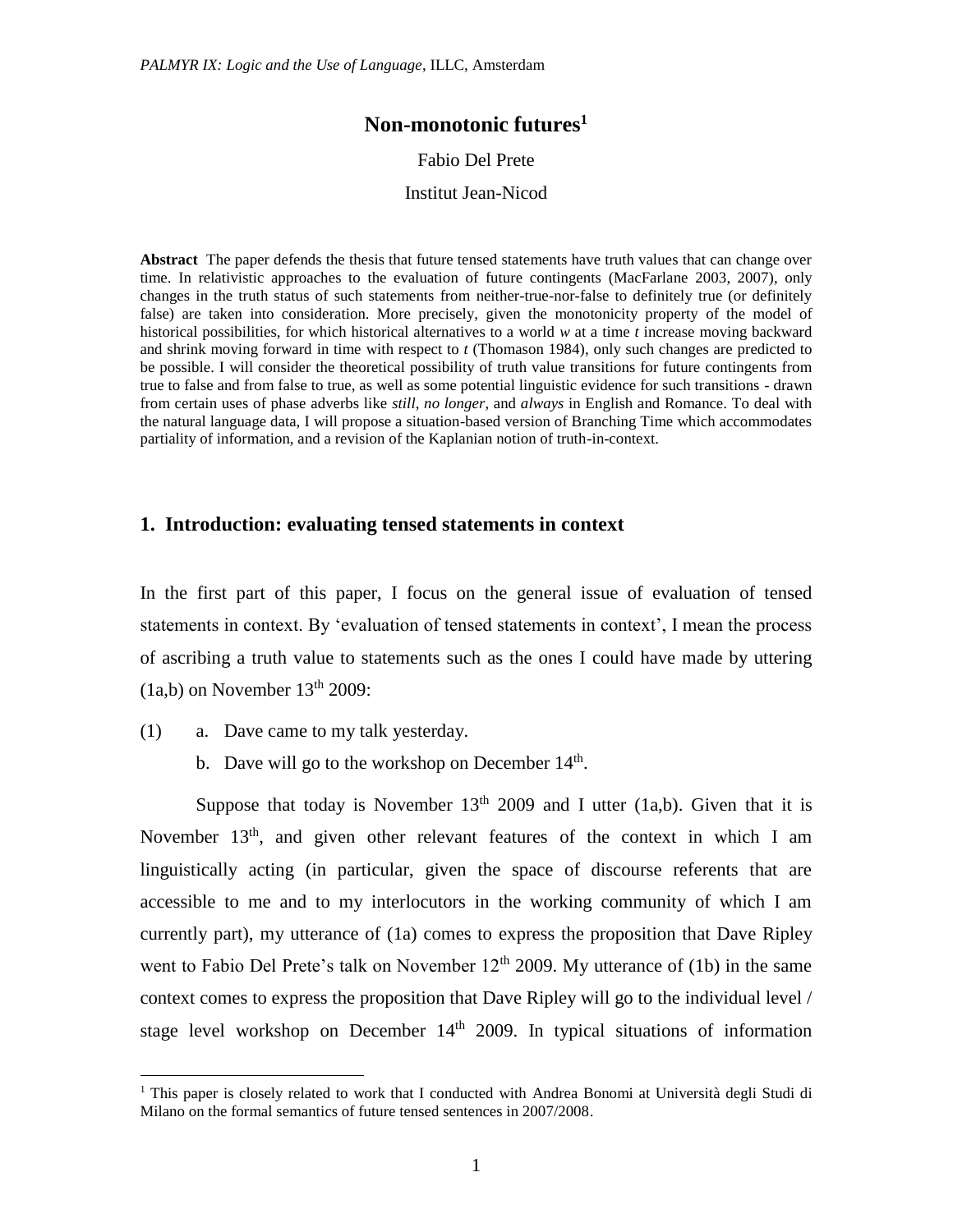exchange, statements are evaluated by their recipients at the time at which they are made, and in their contexts of production. So, typically, my utterance of (1a) will be evaluated by my hearer in the context in which I produced it. A possible way of looking at this process of evaluation is along these lines: the hearer first looks at those features of the context that enables her to identify the proposition that I expressed by uttering the sentence type in (1a); once she has identified the proposition I thereby expressed, she further looks at another feature of the context, that we may call 'the world of the utterance', and she checks whether such world is such as to make that proposition true.

Now, in most situations this process will not actually involve an empirical investigation on the part of the hearer to establish whether the world of the utterance is such as to make the proposition true. If the evaluation were carried out in such a way, it would be too costly in terms of the amount of time that would be required in order to assess the relevant facts out in the world. Most commonly (or perhaps in the most ideal cases), what happens is that the hearer assumes truthfulness of the speaker, and proceeds accordingly to update her representation of what the world is like by just assuming that the world *is* such as to make the proposition true. The fact that this is the way things most often go will make the term 'evaluation' appear inappropriate, as it will appear that this process, far from being the process of checking the truth value of a proposition against a possible situation, is rather the process of adequating a situation to the content of a proposition. But there is no real inappropriateness here, as updating one's representation of the world through the content of a certain proposition crucially implies knowing how the world must be made so as to make that proposition true, so that in the end it is still an evaluation act that the hearer has to make in order to get to the new representation of how the world is like (though the evaluation is most often made not in real terms, but somehow "fictitiously", given the presumption of truthfulness on the part of the speaker). In the case of the past tensed statement (1a), what the evaluation in context comes down to is to look at the actual course of events, as it has unfolded thus far, and to check whether this course of events contains an event of Dave Ripley's going to Fabio Del Prete's talk on November  $12<sup>th</sup>$  2009. A property of situations that make a past tensed statement like (1a) true or false is that they make it definitely (irreversibly) true or definitely (irreversibly) false. For example, once the hearer has ascertained that the actual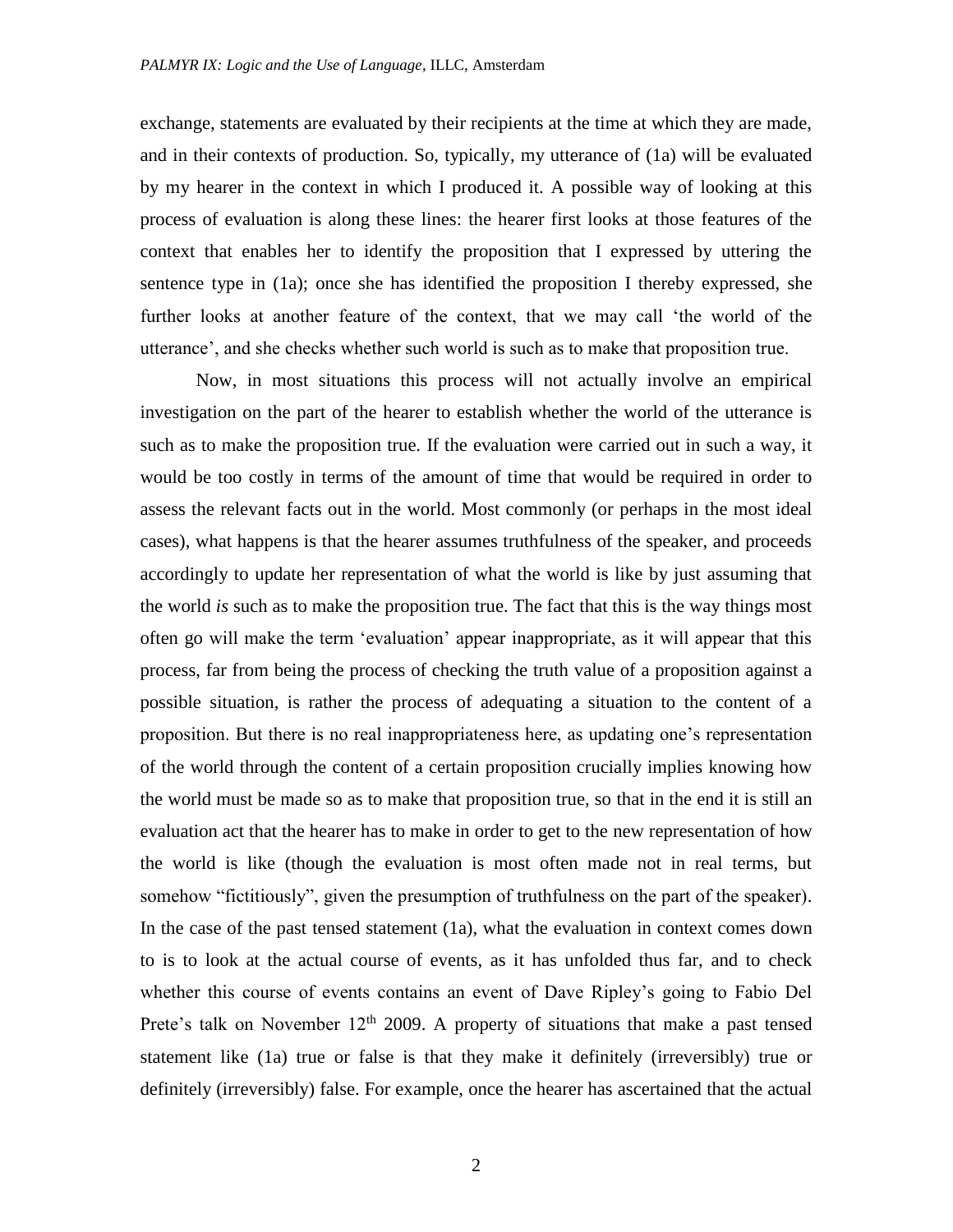course of events does contain the going-to-the-talk event required for the truth of my statement, that statement of mine is evaluated as definitely true, i.e. along with the truth of my statement, the hearer recognizes that no situation could possibly arise later, that would turn my previous statement into a false one. By this I do not mean to deny the obvious possibility of an error in the evaluation process, by which the hearer would first erroneously evaluate my statement as true (false), and later realize that it was in fact false (true). In other terms, I am not denying that the hearer might first update her representation of what the world is like by accommodating the representation of a past event of the type described by my statement, and then decide to remove the representation of the past event due to some evidence countering my statement. The important observation to make, from a linguistic point of view, is that in such a case the hearer would *not* claim that my utterance of (1a) was true when I made it (or when she first evaluated it), and that it is no longer true at the subsequent point at which the countering evidence comes into play.

#### **2. Asymmetries between evaluating past and future tensed statements**

In this last connection, there turns out to be a striking difference between evaluating my statement (1a) and evaluating my statement (1b). In the case of the future tensed statement, the evaluation in context cannot consist in looking at the actual course of events, as it will have unfolded, say, by December 15th, and checking whether this course of events contains an event of Dave Ripley's going to the relevant workshop. The point, very simply, is that in the immediate context of my statement (and also in its immediate temporal vicinity) there is no actual course of events yet which could be looked at to check for the occurrence of the crucial event.

Now, some philosophers will say that there is nothing at all at the time at which my statement is produced, others will say that there are too many possible futures then (maybe, metaphysically possible futures which are open at the time of my statement), on some of which the crucial event occurs, on others of which it doesn't, and yet other philosophers will claim that at the time of my utterance there is exactly one future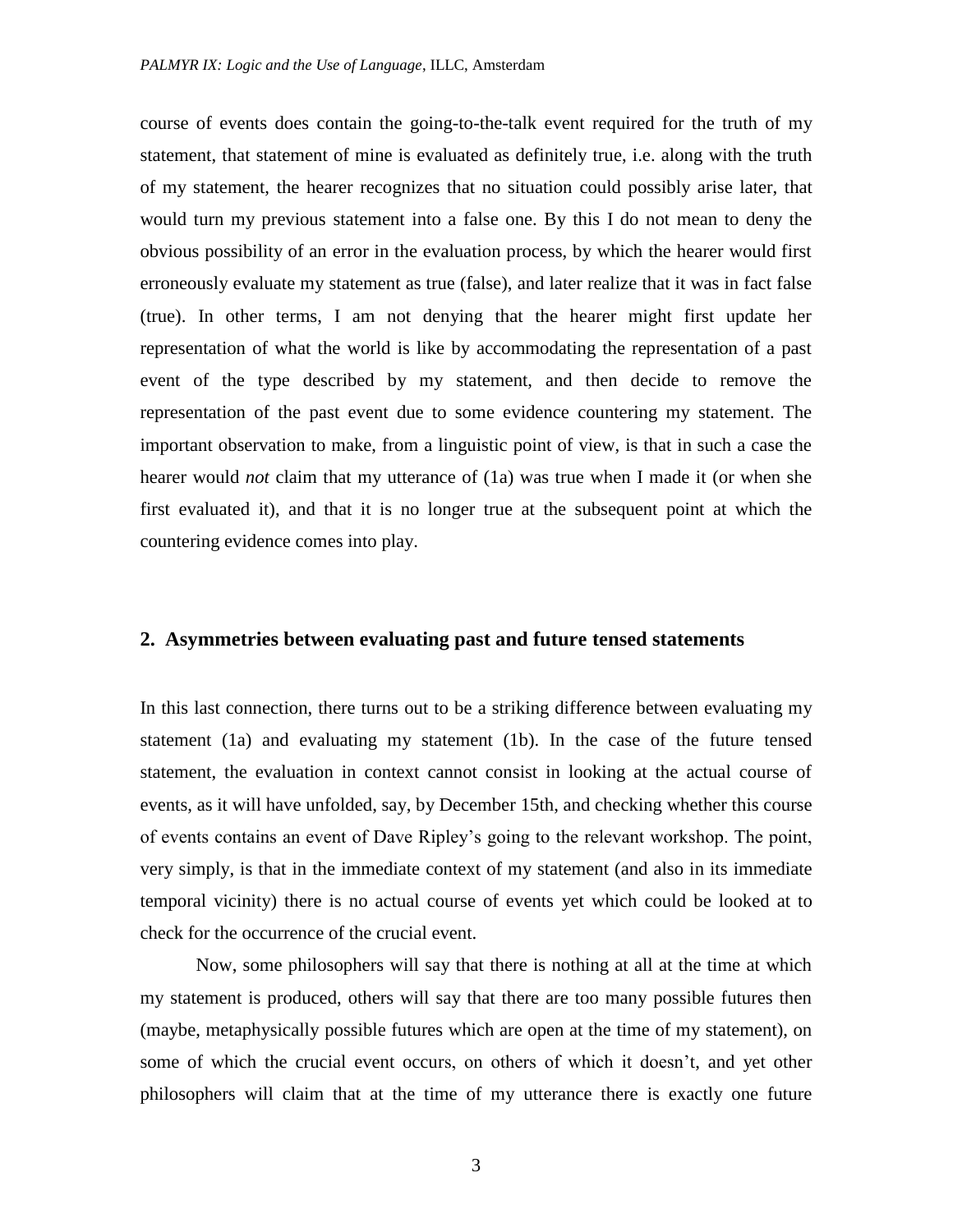waiting out there, as much actual as the past and the present, only (possibly) more enigmatic than the past and the present, or epistemically less accessible. The latter philosophers will presumably say that my statement (1b) is definitely or irreversibly true (false), in strict dependence of how facts are metaphysically settled out there. No matter what philosophical stand we opt for, if we do have a concern for accounting for the evaluation in context of tensed statements such as (1a) and (1b), we do have to recognize a linguistically relevant asymmetry between the evaluation of the past tensed case (1a) and the one of the future tensed case (1b): in the latter case, it *is* possible to have a retraction of a previous evaluation act. A property of those situations that make a future tensed statement like (1b) true or false in its immediate context of production (and I am making the simple assumption that there *are* such situations) is that they make it *defeasibly* (reversibly) true or *defeasibly* (reversibly) false. For example, once the hearer has ascertained that I have a good basis for asserting (1b) (e.g., I assert (1b) on the basis of Dave's publicly committing himself to go to the workshop – Dave being further considered a trustworthy person), that statement of mine can be evaluated as defeasibly true, i.e., along with the truth of my statement, the hearer recognizes that a preventing situation could later arise that would turn my previous statement into a false one. By this I do not mean to refer to the obvious possibility of an error in the evaluation process, by which the hearer would first erroneously evaluate my statement as true (false), and later realize that it was in fact false (true). The important observation to make, from a linguistic point of view, is that in such a case the hearer would be in her own right in claiming that my utterance of (1b) was true when I made it (or when she first evaluated it), but it is no longer true at the subsequent point at which the preventing situation comes into play.

The relevant conceptual distinction that has to be drawn at this point, and to whose reality I commit myself, is a distinction between the notion of countering evidence and the notion of preventing situation: the former is related to the scenario of the error in the evaluation, by which it was an avoidable fault on the part of the hearer that caused a first incorrect evaluation, the latter is related to the scenario of the unpredictable preventing situation, by which there was no avoidable fault on the part of the hearer that led to an incorrect evaluation.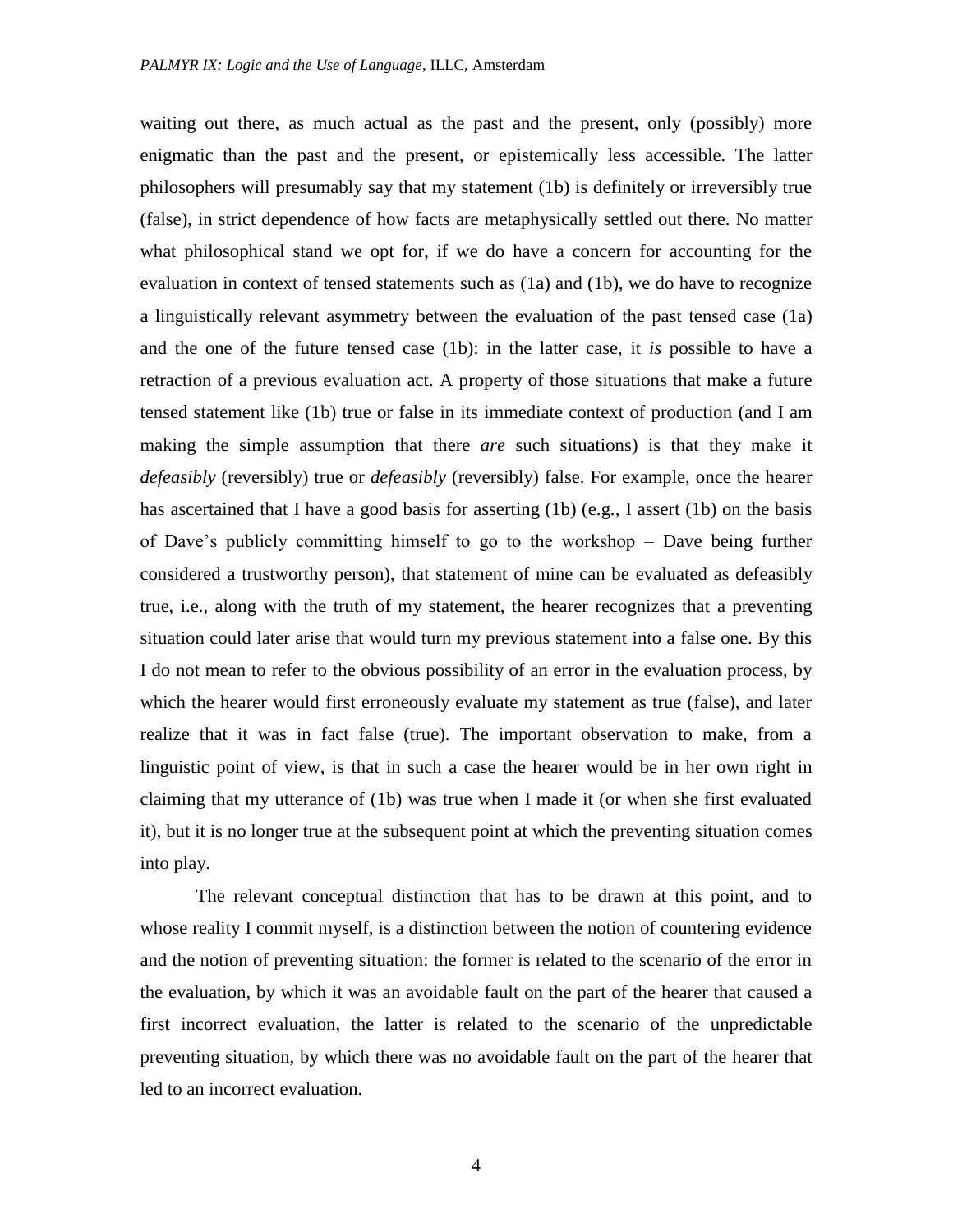#### **3. Future tensed statements and modal statements**

Modal statements pattern like future tensed statements from the point of view of their evaluation in context. The former, like the latter, can be evaluated in different ways at different points in time. Here is an example involving the ability modal *can*. The same utterance of the modal sentence (2a) below can be true now and turn to false at a subsequent point at which you will no longer have your current abilities. A possible scenario is this: you utter and evaluate (2a) at a point *t* at which you are in such physical conditions to be indeed able to lift the stone, and then you evaluate your utterance of (2a) made at *t* again at a subsequent point  $t' > t$ , after you have lifted the stone ten times, so that you have completely exhausted your strength resources. In this case, at the subsequent point *t'*, you could say that your previous utterance of (2a) was true when you made it (or when you first evaluated it) but is no longer true at *t'*. A related, linguistically relevant fact is that at *t'* you could truthfully utter sentence (2b), containing the phase adverb *no longer*:

- (2) a. I can lift this stone.
	- b. I can no longer lift this stone.

By using the phase adverb *no longer* in (2b), you presuppose that what you previously said by uttering (2a) was true, and you express that a transition from true to false has occurred, which has affected the alethic status of your previous statement. Another example, with the deontic modal *must*, is given in (3a) below. The same utterance of the modal sentence (3a) can be true now and turn to false at a subsequent point at which your current obligations will no longer be in place. A possible scenario is this: you utter and evaluate (3a) at a point *t* at which you have made such commitments with your collaborators as to be indeed obliged to accomplish part 2 of the task, and then you evaluate your utterance of (3a) made at *t* again at a subsequent point  $t' > t$ , after the division of labor between your collaborators and you has been revised, so that you are now only in charge of part 3 of the task. In this case, at the subsequent point *t'*, you could say that your previous utterance of (3a) was true when you made it (or when you first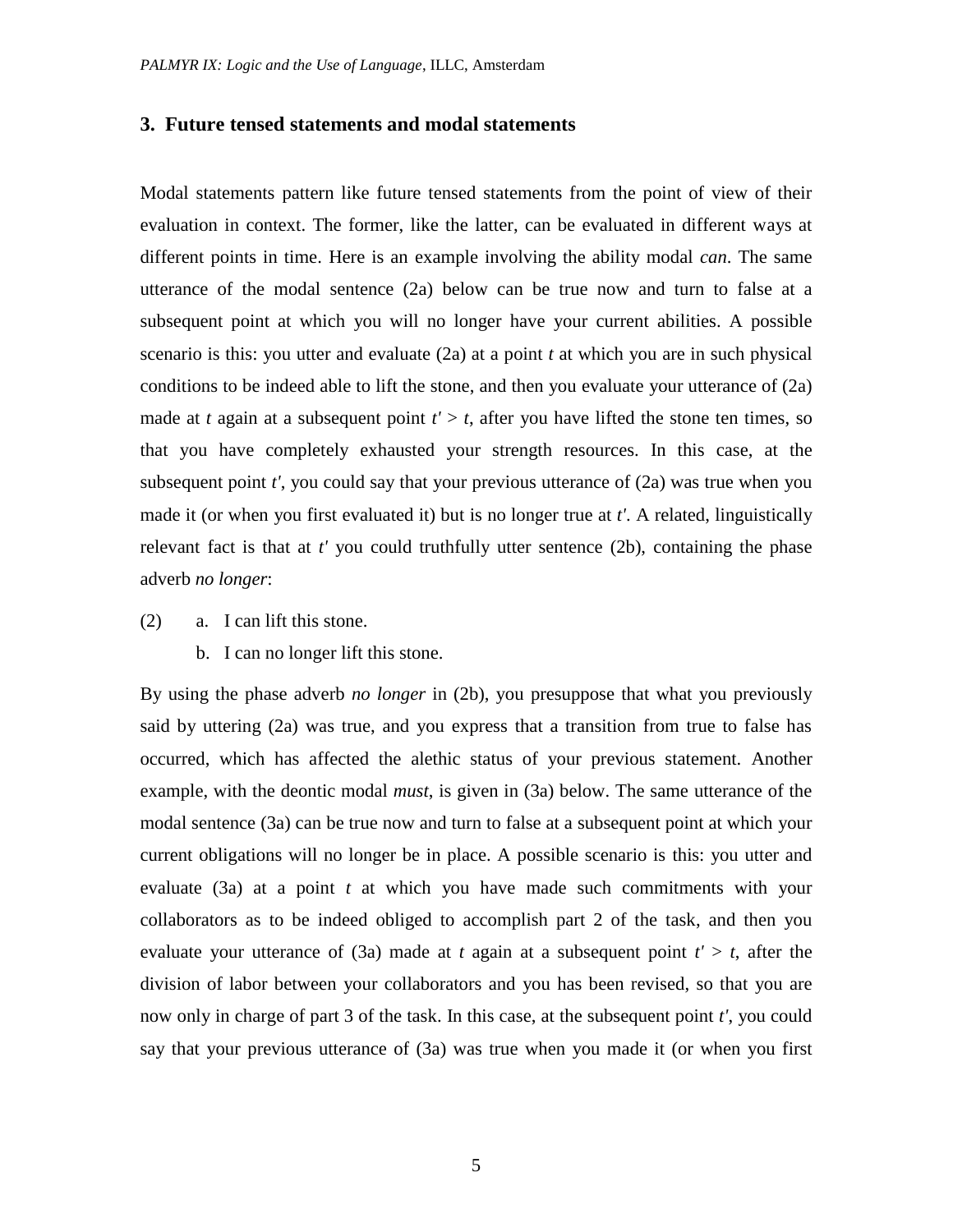evaluated it) but is no longer true at *t'*. A related, linguistically relevant fact is that at *t'* you could truthfully utter sentence (3b):

- (3) a. I must accomplish part 2 of the task.
	- b. I must no longer accomplish part 2 of the task.

Once more, by using the phase adverb *no longer* in (3b), you presuppose that what you previously said by uttering (3a) was true, and you express that a transition from true to false has occurred, which has affected the alethic status of your previous statement.

I will return to phase adverbs in the next section, where I will be looking at future tensed sentences modified by such adverbs across different languages. The general point that I want to make is that the evaluation of future tensed statements (and, more generally, of statements whose temporal interpretation is future-oriented – like the modal statements considered above) is sensitive to changes which occur in the world of the utterance, after the utterance has taken place, in a way in which the evaluation of past tensed statements is not. To say the difference between future tensed statements and past tensed statements in a motto: future tensed statements are defeasibly true, past tensed statements are irreversibly true.

# **4. Truth-value transitions and phase adverbs**

My claim is that the conceptual distinction between countering evidence and preventing situation, which I have drawn at the end of sect. 2, has a linguistic correlate which consists in a certain use of phase adverbs like *still* in English, *toujours* ('always') and *(ne) plus* ('no longer') in French, *non più* ('no longer') in Italian, *sempre* ('always') in Portuguese, in which the adverbs do not seem to refer to a concrete eventuality described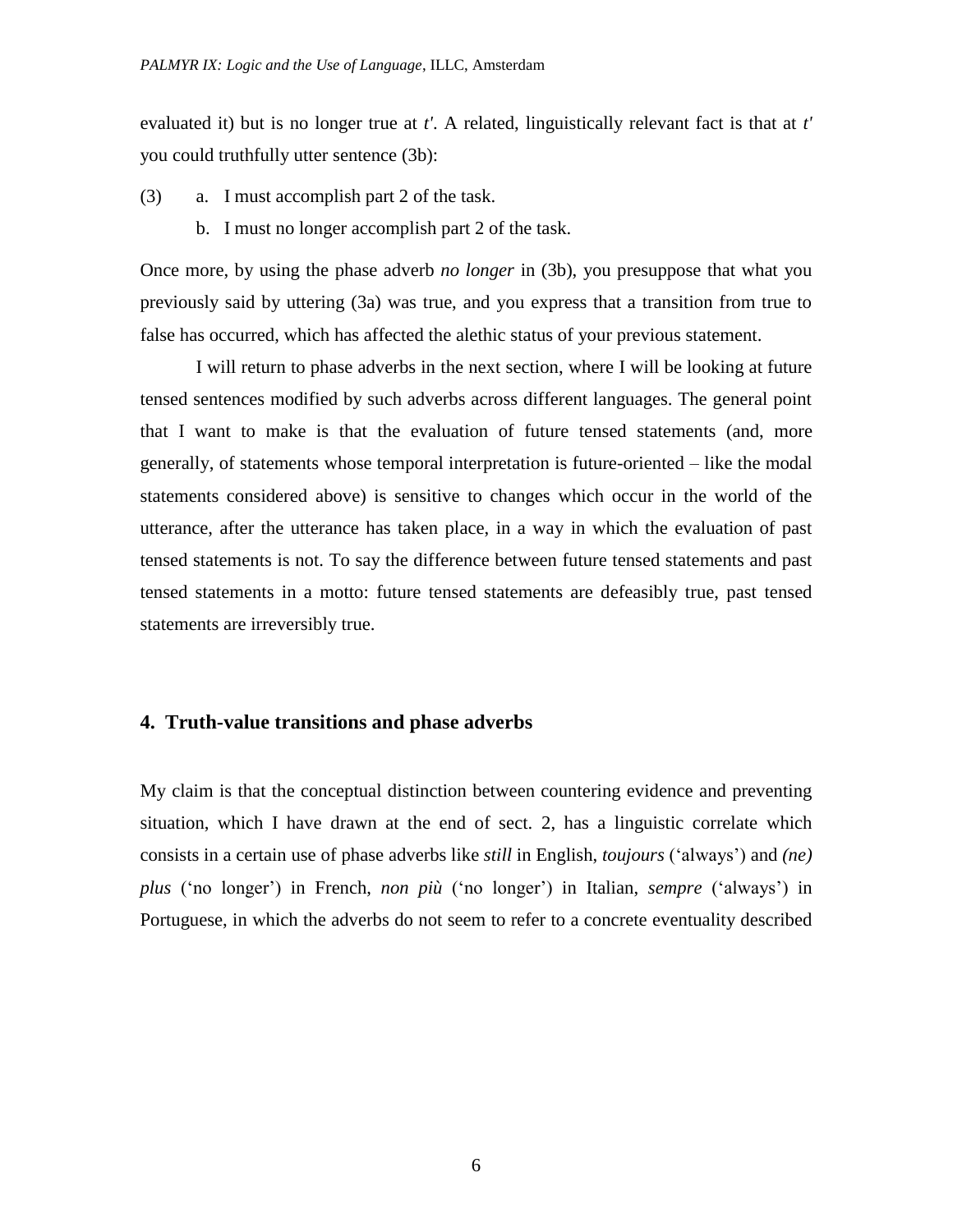in the sentence, but rather to the alethic state of their prejacent proposition. <sup>2</sup> The kind of linguistic data that I am going to consider is exemplified in  $(4)-(7)$ .<sup>3</sup>

- (4) [Context: On Monday it was decided that Dave would go to the workshop on December  $14<sup>th</sup>$ , on Tuesday this decision was threatened by the rising of the unpredicted possibility that Dave might be on a trip to Italy at the time of the workshop, but eventually on Wednesday the possibility of Dave's trip vanishes so that the relative certainty of his going to the workshop on December  $14<sup>th</sup>$  is restored. Given this, on Wednesday, after the vanishing of the possibility of the trip, the following exchange between A and B can take place.]
	- A- So, Dave might not go to the workshop on December 14<sup>th</sup>.
	- B- No, he will still go to the workshop, he has just told me that the possibility of his trip to Italy vanished.
- (5) [Context: On January  $5<sup>th</sup>$  it was decided that there would be a meeting on January  $10<sup>th</sup>$  at 7 pm, but then a change happens on January 7<sup>th</sup> for which the meeting will still take place on January  $10<sup>th</sup>$  but the time is shifted to 8 pm. After the change has occurred, the following French sentence can be used to make a truthful statement.]
	- A- La réunion aura toujours lieu le 10 janvier mais plus à 19h00 mais à  $20h15<sup>4</sup>$ 'The meeting will still take place on January  $10<sup>th</sup>$ , but no longer at 7pm, but rather at 8:15pm.'
- (6) [Context: On Monday it was established that I would go to Milano for Christmas, but on Friday it turns out that I cannot do the trip, and I have to stay in Paris until

 $\overline{a}$ 

<sup>2</sup> By *prejacent*, I mean the proposition which is expressed by the sentence minus the phase adverb. In this I follow and extend a terminological convention that was established by Horn (1994) in the literature on the focus-sensitive adverb *only*, whereby it is commonly understood that the prejacent is the proposition modified by *only*.

<sup>3</sup> I thank Dave Ripley for his native speaker judgments about the example in (4). Incidentally, I observe that the same data can be reproduced in other languages, at least in Italian and French. This is expected, given that there are no reasons to expect that the basic facts I am pointing at be related to the evaluation of English sentences in a privileged way.

<sup>&</sup>lt;sup>4</sup> I am thankful to Benoît de Cornulier and Orin Percus, who made me aware of such uses of *ne plus* in French in the occasion of a seminar at Université de Nantes. They both pointed out to me that the French sentence *Tu ne partiras plus demain* ('You're no longer leaving tomorrow', de Cornulier's own example) presupposes that a previous utterance of *Tu partiras demain* (or a semantically equivalent statement) must have been true at some point in the past.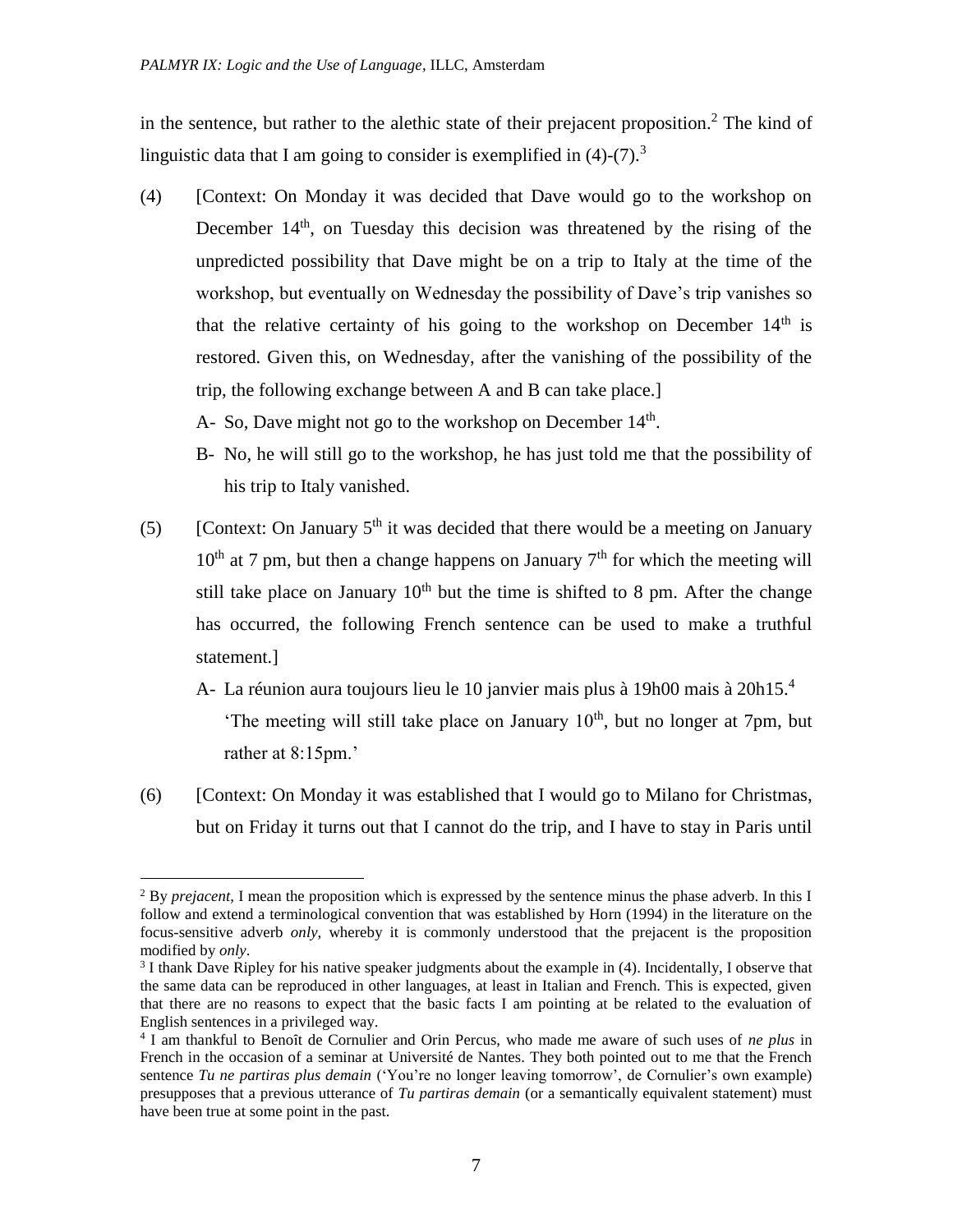the end of the year. Given this, on Friday, after the rising of the preventing circumstance, the following exchange between A and B can take place.]

A- Allora, andrai sempre in Italia a Natale?

'So, will you still go to Italy for Christmas?'

- B- No, non partirò più. Devo stare a Parigi fino alla fine dell'anno. 'No, I'm no longer leaving. I have to stay in Paris until the end of the year.'
- (7) [Context: there is an implication that you have thought you wouldn't do your presentation.]

Sempre vou fazer a apresentação.<sup>5</sup>

'I'll still do my presentation.'

Descriptively, it seems that *still* in (4) conveys that the possibility of a preventing situation was salient for a while, and from the content of the utterance we infer that the preventing situation has now been neutralized; on the other hand, *toujours* 'always' et *(ne) plus* 'no longer' in the French example (5) convey that it was previously established that the meeting would take place on January  $10<sup>th</sup>$  at 7 pm, and from the content of the utterance we infer that this previous decision is in part no longer valid: the date is still (*toujours*) valid, but the time is no longer so. Analogous considerations can be made concerning the Italian example in (6), involving the adverb *sempre* 'always' and the construction *non più* 'no longer', and the Portuguese example in (7), which contains the adverb *sempre* 'always'.

Before proceeding to the presentation of my philosophical proposal, let me briefly pause to make a linguistic observation. There are interesting differences between languages with respect to what phase adverbs are allowed by each particular language in contexts such as (4)-(7) above (let's call them 'revision contexts'). For example, while English allows for *still* in revision contexts with unnegated future tensed sentences, as shown in (4B) above, Italian, French, and Portuguese require their counterparts to *always* in the same kind of revision contexts, as shown in (5)-(7) above. Notice that replacing *still* with *always* in (4B) would give rise to unacceptability, as is shown in (8):

 $\overline{a}$ 

<sup>&</sup>lt;sup>5</sup> I thank Patrícia Amaral for giving me this example from European Portuguese.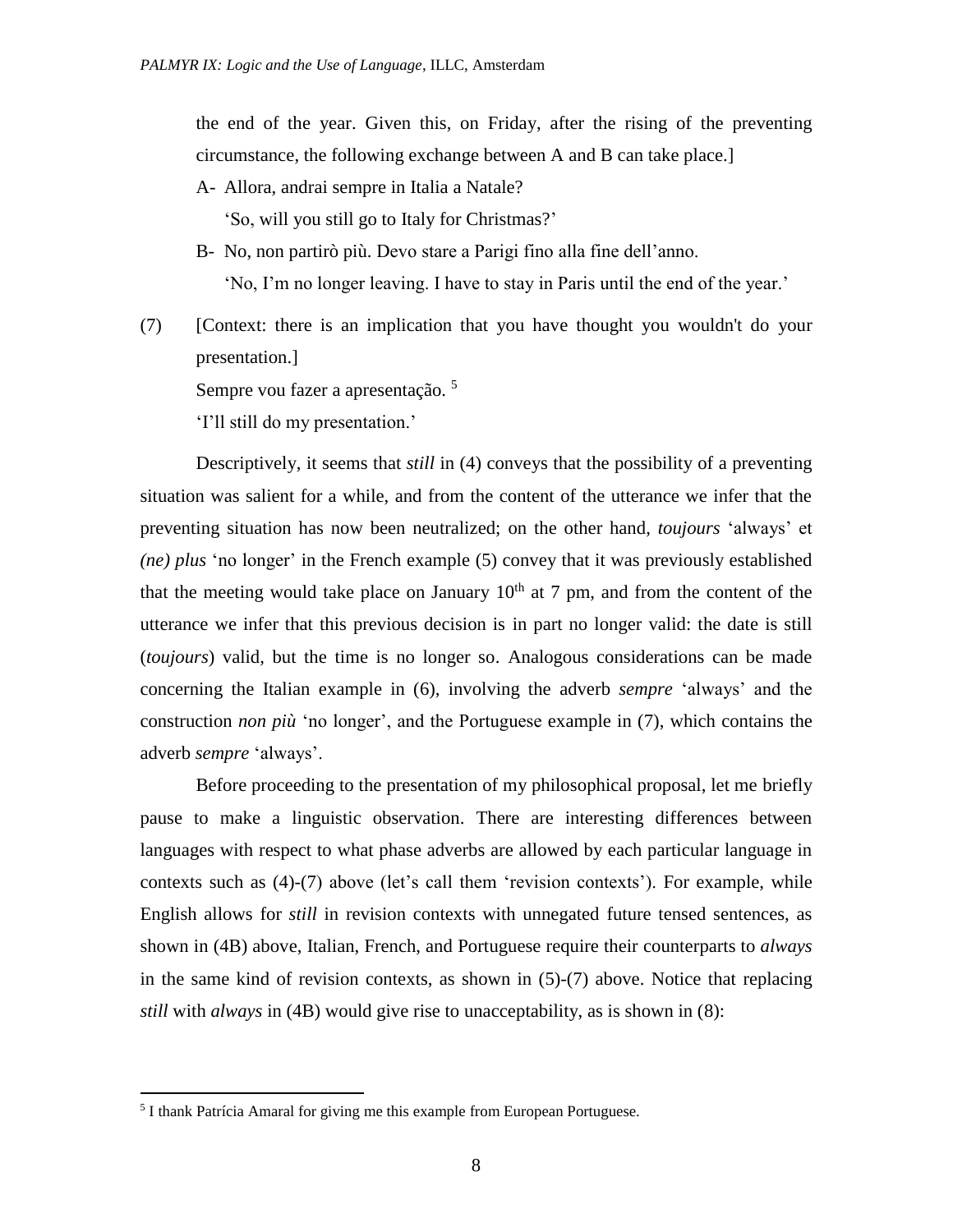(8) ??Dave will always go to the workshop, he has just told me that the possibility of his trip to Italy vanished.

On the other hand, while French and Italian allow for their counterparts to *no longer* in revision contexts with negated future tensed sentences, as shown in (5A) and (6B) above, English does allow for *no longer* in this kind of revision contexts, but only with the future tense marker *be going to*, not with *will*. For example, to express a revision of the kind exemplified in (4)-(7) above, in English one has to use (9a), while (9b) is not acceptable:

- (9) a. Dave is no longer going to the workshop on December  $14<sup>th</sup>$ .
	- b. Dave will no longer go to the workshop on December  $14<sup>th</sup>$ .

Notice that no such uses of the phase adverbs *still* and *no longer* are possible with past tensed sentences. For example, on December  $20<sup>th</sup>$ , after the individual level / stage level workshop has taken place, one of the two sentences (10a,b) will be true, the other false, and the one which will be true will be susceptible of being used to make a definitely true statement.

- $(10)$  a. Dave went to the workshop on December  $14<sup>th</sup>$ .
	- b. Dave did not go to the workshop on December  $14<sup>th</sup>$ .

Thus, the point is the following: if on December  $20<sup>th</sup>$  (in fact, at any time following December  $14<sup>th</sup>$ ) we can utter (10a) to make a true statement, a situation cannot possibly arise later in which we could use the negation (10b) to make a true statement. Correlatively, there is no possible use of sentence (11) in this context to make a true statement, which would parallel the assertion that we can truthfully make by uttering (5A) in the context described under (5) above.

(11) Dave did no longer go to the workshop on December  $14<sup>th</sup>$ .

And analogously: if on December  $20<sup>th</sup>$  (in fact, at any time following December  $14<sup>th</sup>$ ) we can utter (10b) to make a true statement, a situation cannot possibly arise later in which we could use (10a) to make a true statement. Correlatively, there is no possible use of sentence (12) in this context to make a true statement, which would parallel the assertion that we can truthfully make by uttering (4B) in the context described under (4) above.

(12) Dave still went to the workshop on December  $14<sup>th</sup>$ .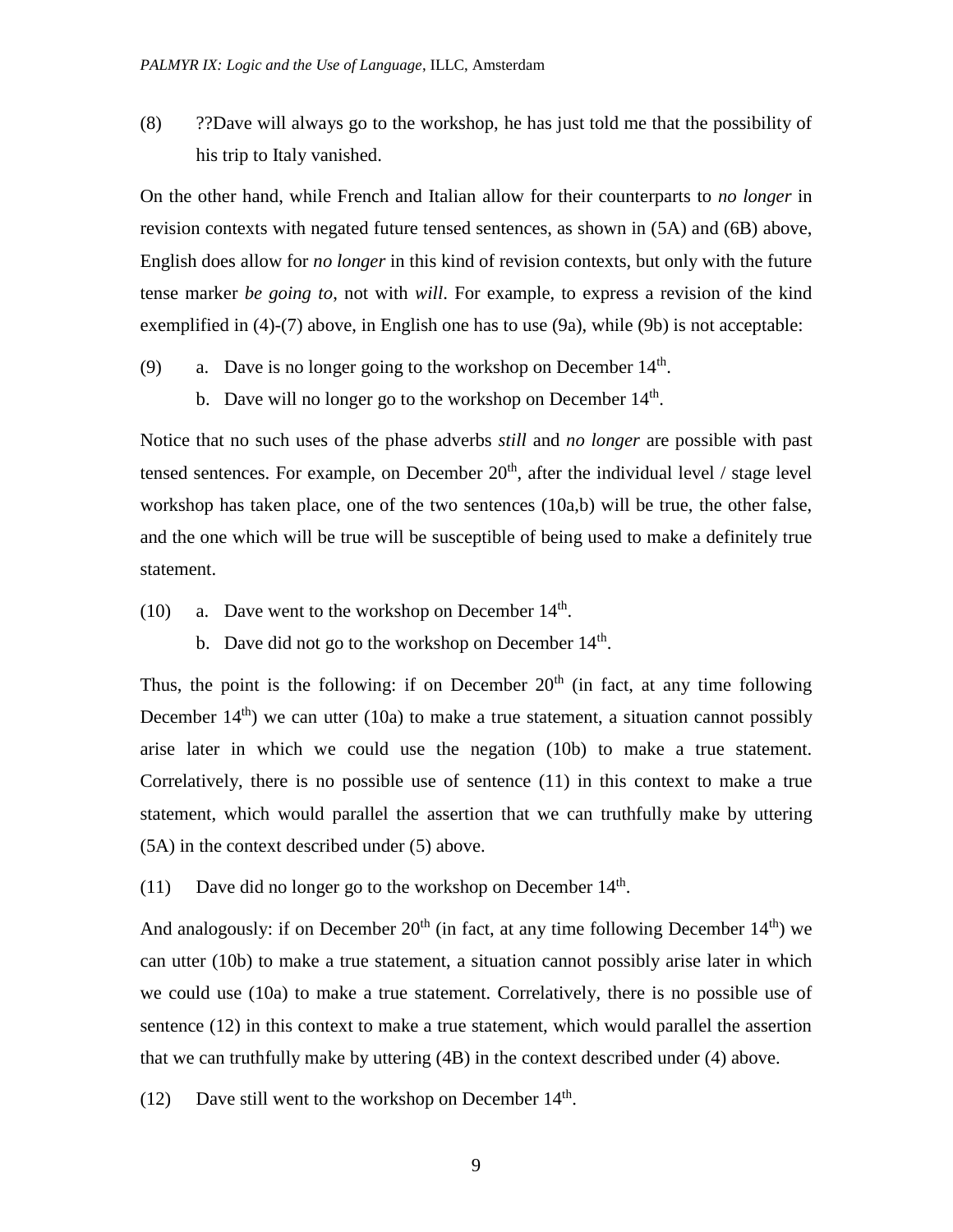# **5. A formal model for the notion of evaluation in context**

In order to cope with these data, I will propose the semantic model that I describe below. First, I propose a notion of evaluation of a proposition in context which differs from the Kaplanian notion in one important respect, that I explain below. In Kaplan (1989), the context for a given utterance *u* is represented as a package of values that correspond to those features of the utterance situation which are relevant for fixing the semantic values of indexical expressions such as *I*, *here*, *now*, and *actually*, to mention those ones which receive the greatest attention in that work. More formally, an utterance *u* is associated with a sequence of contextual parameters  $c = \langle a_c, l_c, t_c, w_c \rangle$  which models the context of the utterance  $u$  (where  $a_c$  is the agent of the context – usually the speaker, for cases of phonetic utterances –,  $t_c$  is the time at which the utterance occurs,  $l_c$  is the location where the utterance takes place, and  $w_c$  is the world in which the utterance happens). A crucial assumption that Kaplan makes, and that subsequent scholars have generally endorsed, is the following:

## *Uniqueness of the Utterance Context*

For any given utterance  $u$ , one and only one context of utterance can be specified for *u*.

This assumption can be shown to be a corollary of a more primitive assumption, according to which any one of the features that can be ascribed to a particular utterance event *u*, in particular the *world* of *u*, can take on no more than one value (hence, each one of the coordinates of the sequence which represents the context of *u* can get only one value).

In the Kaplanian picture, the meaning of an expression E of semantic type  $\alpha$  is modeled as a character, a function  $ch(E)$  that applies to a context c and returns the intension  $ch(E)(c)$  expressed by E in c, where the intension  $ch(E)(c)$  is modeled in turn as a function that applies to a possible world *w* and returns an object  $ch(E)(c)(w)$  of type  $\alpha$ , which is the denotation of E relative to c and *w*. The Kaplanian recipe for computing the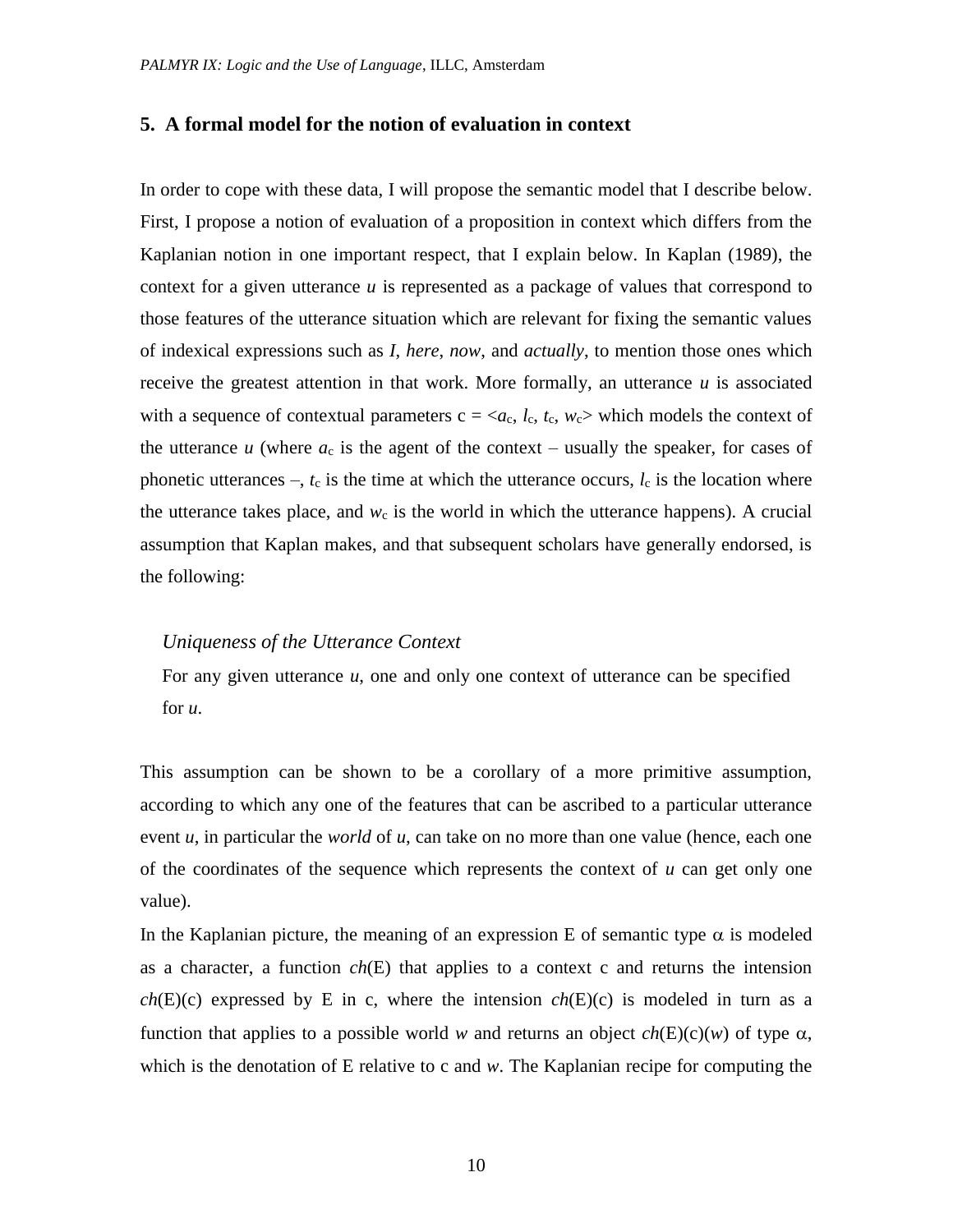denotation-in-context of E is straightforward: just apply the intension *ch*(E)(c), which E expresses in the relevant context c, to the world  $w_c$  of the same context c.

#### *Kaplanian denotation-in-context for a linguistic expression E*

The denotation of an expression E in a context of utterance c is the value  $ch(E)(c)(w_c)$ .

The case of a sentential E is a straightforward application of this general rule: just take the intension (proposition) expressed by E in c and apply it to the world of the context  $w_c$ .

### *Kaplanian truth-in-context for a sentence S*

The truth value of a sentence S in a context of utterance c is the value  $ch(S)(c)(w_c)$ .

The problem with this approach, as pointed out in MacFarlane (2003, 2008) in connection with the specific problem of future contingents, and in Bonomi & Del Prete (2008) in a broader perspective, is that it cannot account for variations in the truth-incontext status of future tensed statements, and for related data such as (2) and (3) above, in which the English and French phase adverbs *still*, *toujours*, and *(ne) plus* intuitively refer to transitions between polarly opposite alethic states, rather than to transitions between polarly opposite phases of some concrete eventuality (as in perhaps more familiar cases like *Dave is still running* and *Dave is no longer running*). This directly follows from Uniqueness of the Utterance Context: given that only one world can be assigned as world of the utterance, and given further that the only way to establish the truth-in-context status of some sentence S is by applying the intension expressed by S in the context c where S is uttered to the world  $w_c$ , it follows that no variation can result in the truth-in-context status of S. My contention is that a change in the truth-in-context status of *DP will VP* in the examples *DP will still VP*, *DP will no longer VP* is exactly what is referred to in these adverbially modified statements: basically, by asserting *DP will still VP* at *t*, the speaker implies that it was expected that a transition from true to false in the truth-in-context status of a previous relevant utterance of *DP will VP* would occur by *t*, and that at *t* that previous utterance would no longer be true, and by the same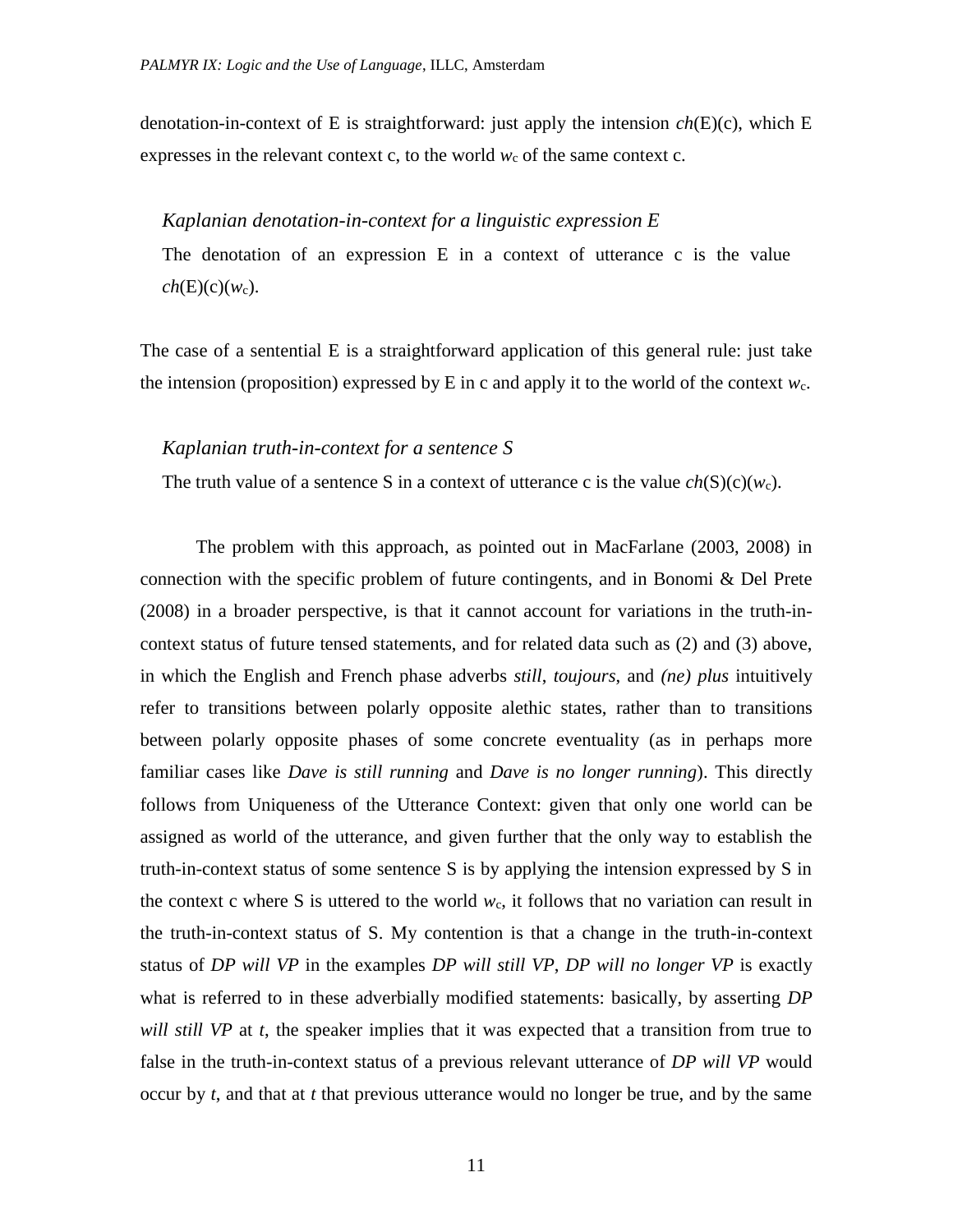assertion the speaker says that the expected transition has not taken place (or, to give a more accurate description of the scenario reported in (2) above, that it has been followed by a counter-transition that has restored the truth for the relevant utterance of *DP will VP*); on the other hand, by asserting *DP will no longer VP* at *t*, the speaker implies that it was expected that the value True for the truth-in-context status of a previous relevant utterance of *DP will VP* would persist up to *t*, and by the same assertion she says that the expected persistence of True has not obtained and that a transition from true to false for the truth-in-context status of the relevant utterance of *DP will VP* has taken place by *t*.

Given all this, I propose a modification of the Kaplanian model along these lines: I maintain that the linguistic meaning of a sentence can be represented as a function from contexts to propositions, and that propositions can be represented as functions from possible circumstances of evaluation to truth-values, but I propose to represent circumstances of evaluation in a way that distinguishes them from informationally complete possible worlds and accommodates partiality in some respects. On this proposal, a circumstance of evaluation is a possible situation, where a situation comes with a certain past and a certain future. The notion of possible situation that I make use of is closely related to Kratzer's (1989). Like Kratzer, I subscribe to the view of situations as pieces of possible worlds. A situation is different from an instantaneous world-slice in at least two salient respects: it can have a temporal duration, i.e. be non-instantaneous, and it need not contain information about all facts from the world of which it is part which occur within its temporal duration. Usually, situations relevant to semantic evaluation do have a temporal duration greater than zero and contain information only about a very restricted set of facts. Besides this, the past and the future of a given situation are also made up of possible situations partially ordered by a relation of temporal precedence  $\leq$ <sub>S</sub>. This relation is partial in two senses, one interesting and the other uninteresting. The uninteresting case is the one in which two situations *s*, *s'* are not related by  $\leq_S$  because *s* and *s'* overlap with each other, so that neither of them can be said to temporally precede the other. In order to have  $s \leq s$ , the *whole* situation *s* must come before the *whole* situation *s'*. The interesting case is the one in which two situations *s*, *s'* are not related by  $\leq_S$  because *s* and *s'* are on two alternative futures for a certain situation *s*<sub>0</sub>, namely they are both related to *s*<sup>0</sup> by  $\leq$ <sub>S</sub>, in particular we have both *s*<sup>0</sup>  $\leq$ <sub>S</sub> *s* and *s*<sup>0</sup>  $\leq$ <sub>S</sub> *s'*,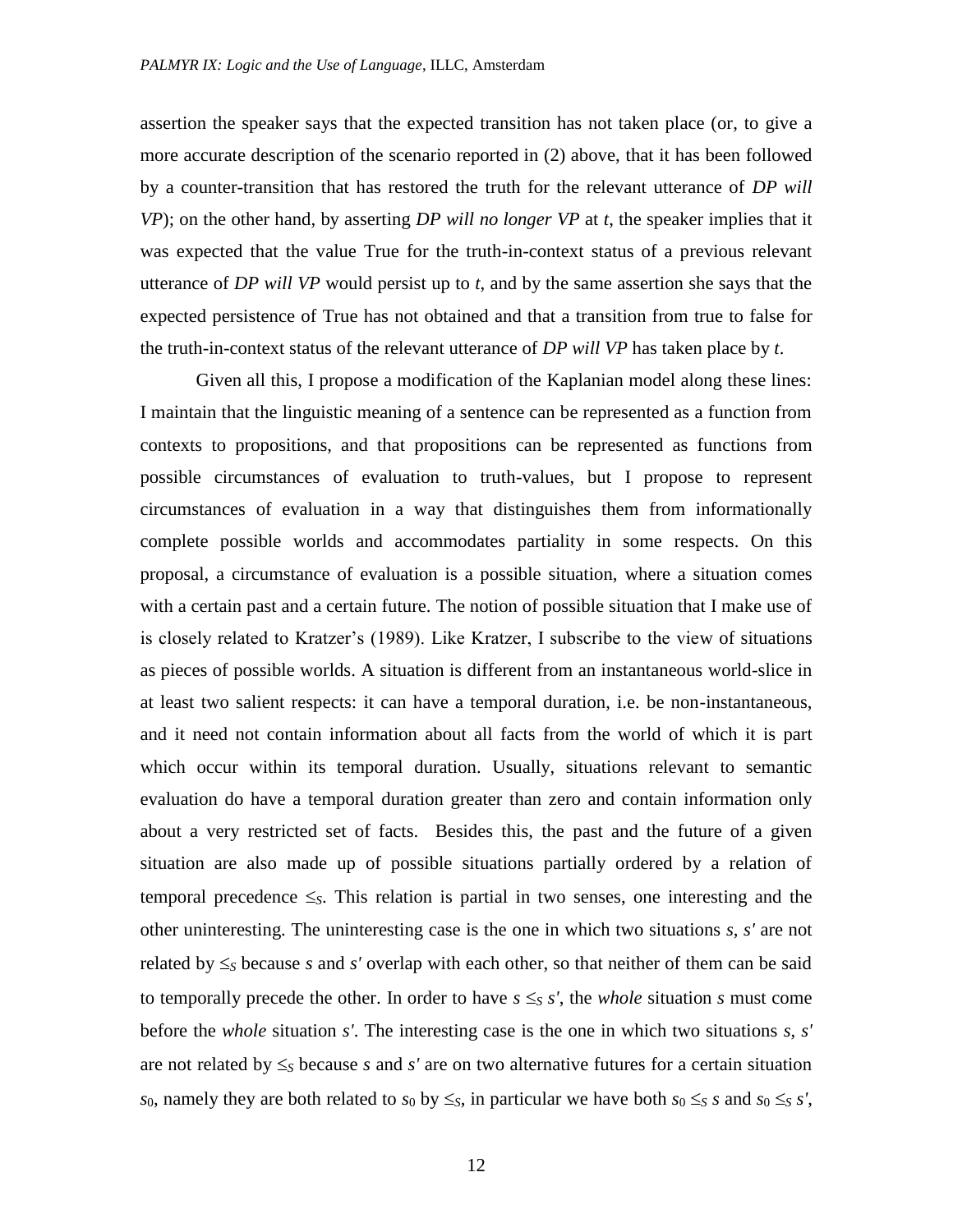but *s* and *s'* are not temporally ordered with respect to each other because they belong to different possible histories. The interesting case can be depicted as in Fig. 1:





The state of affairs represented in Fig. 1 corresponds to the working hypothesis that people represent their future as open: a speaker located in a situation *s*<sup>0</sup> will normally represent the future of *s*<sup>0</sup> as not uniquely predetermined at *s*0, namely as made up of a number of alternative possibilities.

Another assumption concerning the partial relation  $\leq_S$  is the following: if we have both *s*  $\leq$ s *s*<sub>0</sub> and *s'*  $\leq$ s *s*<sub>0</sub>, and further *s* and *s'* do not overlap, then we must also have either *s*  $\leq$ s *s'* or  $s' \leq_S s$ . In informal terms, if both *s* and *s'* are in the past of some  $s_0$ , and *s* and *s'* do not overlap, then *s* and *s'* must be related by temporal precedence, i.e. they must belong to the same history. This assumption corresponds to the working hypothesis that people represent their past as closed: a speaker located in a situation  $s<sub>0</sub>$  will represent the past of *s*<sup>0</sup> as uniquely determined at *s*0, namely as made up of a linear sequence of situations.

Let me clarify how the working hypotheses that I have mentioned before should be understood. Concerning the latter hypothesis, I am not assuming that people ever have complete information about the situations in the past of the situation they find themselves in, even granted the partiality of situations; quite to the contrary, it would be fair to assume that people normally know very little about their past, so that, from an epistemic point of view, one might find it reasonable to have models in which multiple past histories were given for any situation *s*, i.e. multiple temporal paths all leading up to *s*. Thus, the hypothesis that people represent their past as closed is rather to be understood in this sense: they think that, however things might have gone in the past, only one history must have been realized. Concerning the former hypothesis, namely that people would represent their future as open, it must not be construed epistemically either. What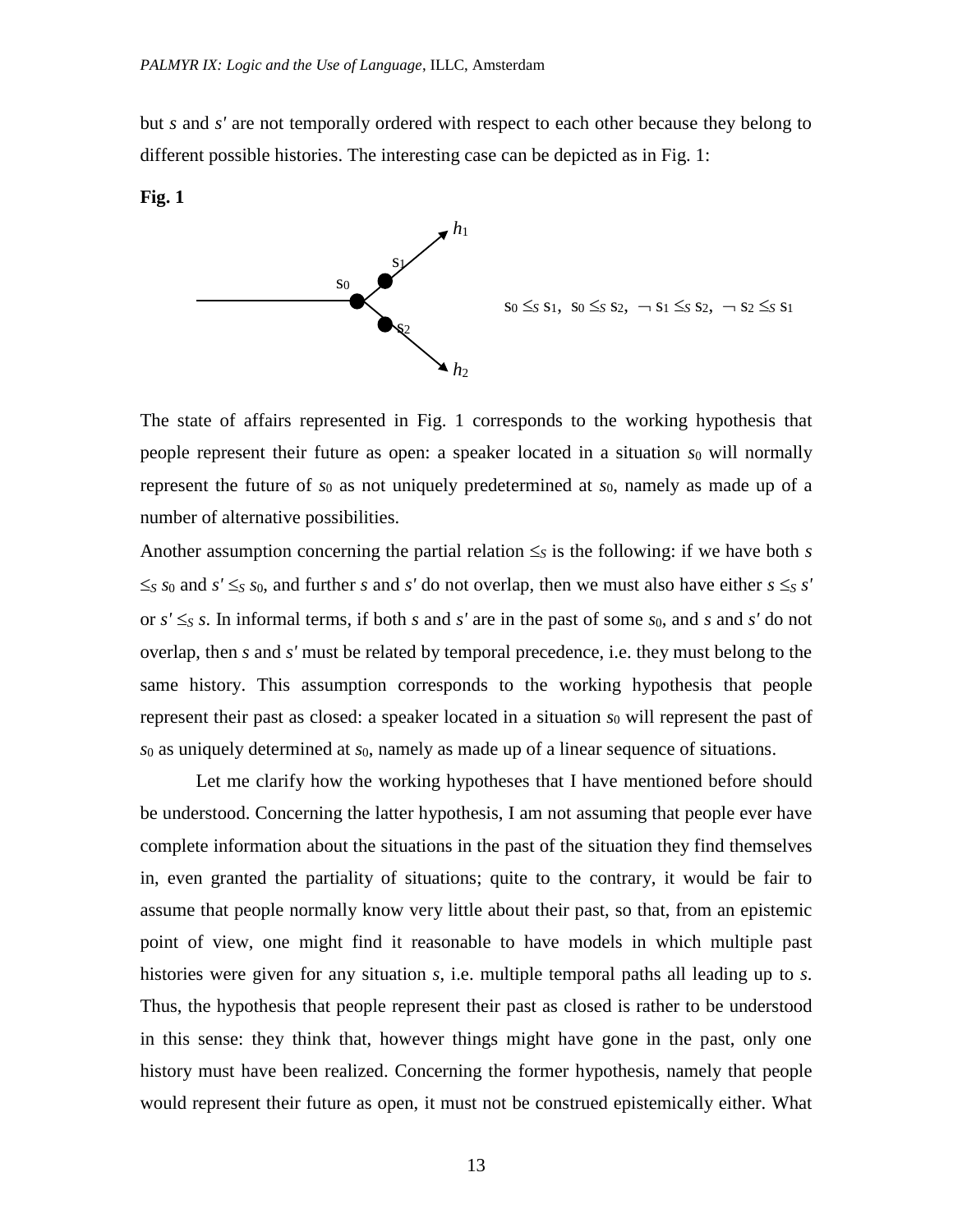is meant in this case is not that people have scarce information about the situations in the future of the situation they are in, so that there would be multiple ways of filling in the gaps in their knowledge of the future, which would correspond to different ways in which the future might unfold. The hypothesis at issue has to be understood in the sense that people, in whatever situation they are located, represent different futures as objective possibilities from the perspective of the situation they are located in.

I propose to define circumstances of evaluation as follows:

#### *Circumstances of evaluation*

A circumstance of evaluation is a situation *s* given along with its unique past and its possible futures. The situation *s* represents the temporal location of the evaluator E, and also what could be described as E's location in modal space: we imagine E as temporally located at *s*, which simply means that *s* provides the temporal coordinate of the evaluation, and we also imagine E as modally located at *s*, in the sense that E lives in each one of the histories that are open at *s*.

Let me introduce a terminological convention which will be useful in the following discussion. For *s* a possible situation, we can always consider the circumstance of evaluation *w* which consists of *s* along with its unique past and its possible futures. I will say that the circumstance *w* is *centered* on the situation *s*.

I assume, as Kaplan (1989) does, that a context of utterance has a circumstance parameter, where the circumstance of such a context, like any other possible circumstance, is a situation given along with its past and its possible futures. Unlike Kaplan, however, I do not assume Uniqueness of the Utterance Context; in particular, I give up the basic assumption according to which, for a given utterance  $u$ , only one circumstance can be associated with *u*. I replace the latter assumption with the following (from Bonomi & Del Prete 2008):

## *Openness of the Circumstance Parameter* (OCP)

Given an utterance *u* and circumstances of evaluation  $w \neq w'$ , both *w* and *w'* can be associated with *u* as the circumstance of the utterance, provided that *w* and *w'* are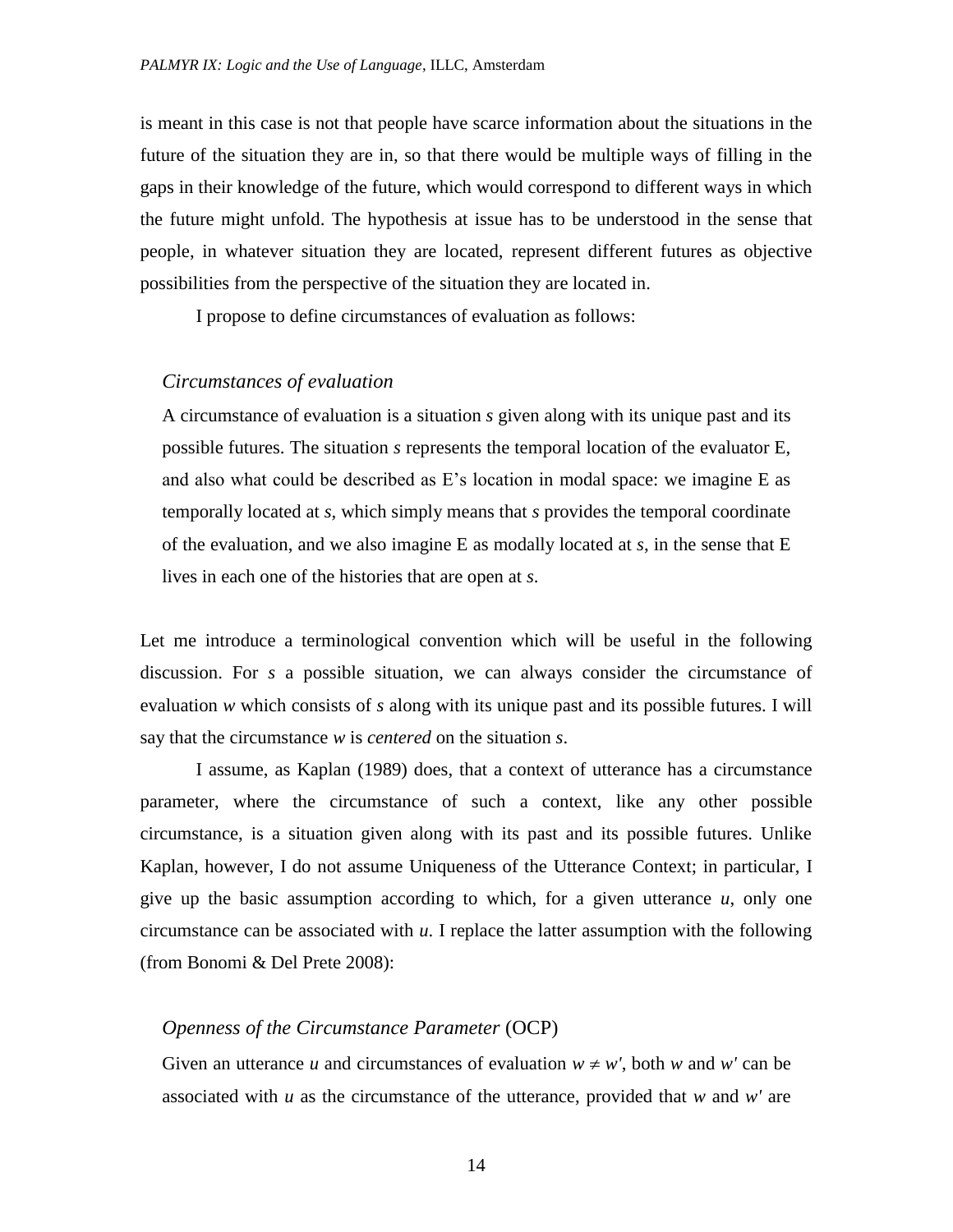centered on situations  $s \neq s'$  which are related by  $\leq_s$  and are such that *u* occurs either at the situation or in the past of the situation.

OCP is based on the idea that the actuality of events is preserved across time, in the following sense: if an event *e* occurs at a situation *s*, it becomes actual with respect to *s*, and it is actual with respect to all those situations *s'* which follow *s*. Therefore, not only can we look at the circumstance *w* which is centered on *s* as a circumstance of *e*, but we can take any other circumstance *w'* which is centered on an *s'* such that  $s \leq s s'$  as a circumstance of *e*. 6

The model with partially ordered situations that I have just described is what I will call *Partial Branching Time* (PBT). The main difference with respect to a Branching Time model like the one in Belnap et al. (2001) is that the latter uses moments, i.e. instantaneous events maximally extended through space, whereas PBT uses Kratzerian situations. An explicit definition of a PBT-structure is given in sect. 6 below.

## **6. Partial Branching Time**

 $\overline{a}$ 

- A PBT-structure is an 8-tuple  $S = \langle U_s, \oplus_S, \text{Inst}_S, \text{LB}_S, \text{RB}_S, \leq_S, \leq_S, \infty \rangle$  such that:
- (a) U<sup>S</sup> is a non-empty set of entities called *situations*
- (b)  $\oplus$ s, the *sum operation*, is a function from U<sub>s</sub>  $\times$  U<sub>s</sub> to U<sub>s</sub> that is idempotent, commutative, and associative, that is:

| $\forall x \in U_s$ [x $\oplus_s x = x$ ]                                           | [idempotence]   |
|-------------------------------------------------------------------------------------|-----------------|
| $\forall x, y \in U$ s [ $x \oplus sy = y \oplus sx$ ]                              | [commutativity] |
| $\forall x, y, z \in U$ s $[x \oplus s (y \oplus s z) = (x \oplus s y) \oplus s z]$ | [associativity] |

(c) Inst<sub>S</sub> is a one-place predicate which is true of  $x \in U_s$  just in case x is an instantaneous situation

<sup>6</sup> OCP would be compatible with a theory of utterances such as the one advocated by Israel and Perry (1994). According to these authors, utterances are events defined by essential features like *agent*, *position*, and *time*; but crucially, neither the addressee nor the world count as essential features of utterances. Israel and Perry's view that the world is not an essential feature of the utterance strictly corresponds to the thesis expressed in OCP.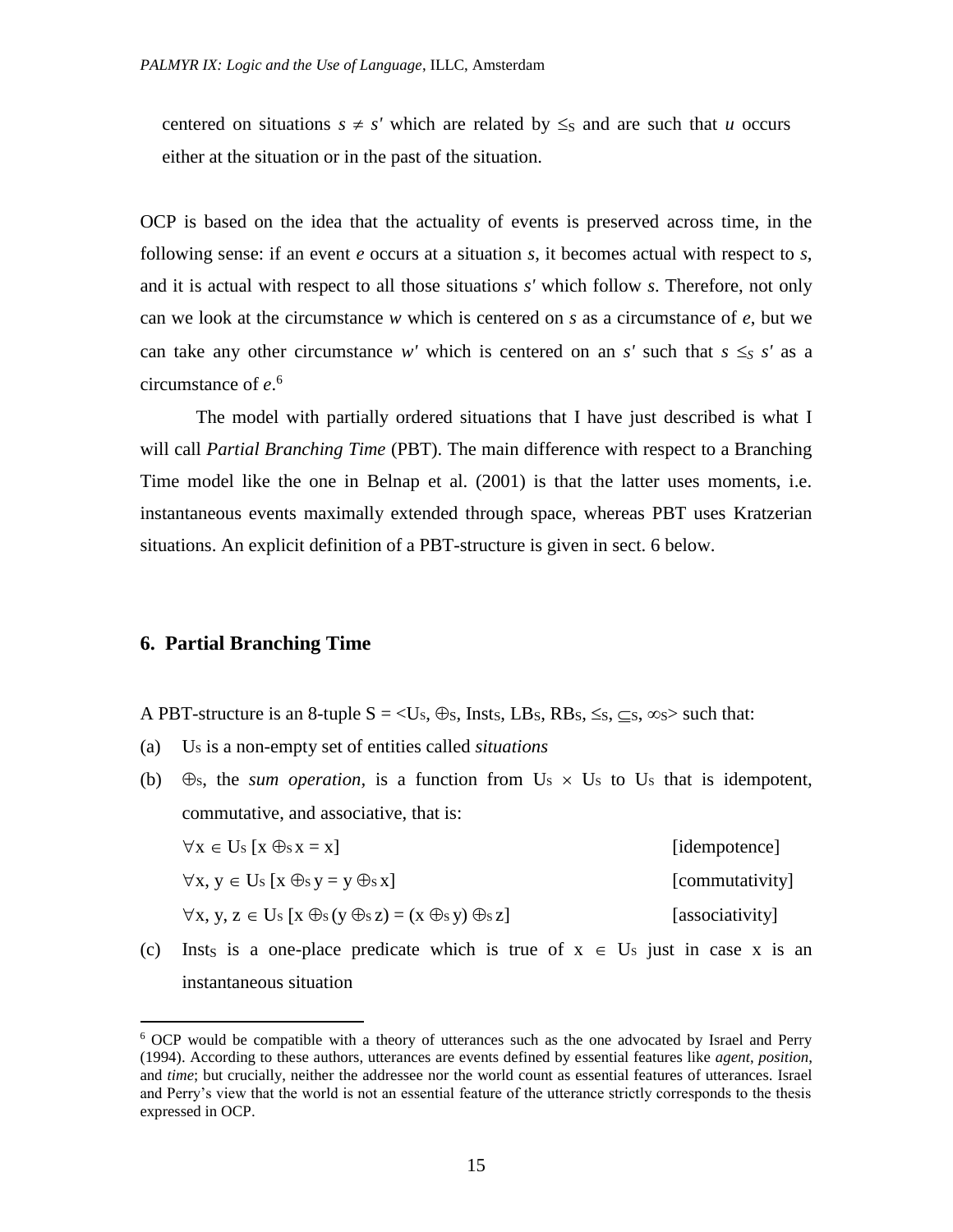(d)  $LB<sub>S</sub>$  and  $RB<sub>S</sub>$  are functions from U<sub>s</sub> to U<sub>s</sub> that are idempotent, and whose interpretations are as follows:  $LB_S(x)$  is the instantaneous situation which is the left boundary of x and  $RB_S(x)$  is the instantaneous situation which is the right boundary of x

$$
\forall x \in Us [LBS(LBS(x)) = LBS(x)]
$$
 [idempotence]

$$
\forall x \in U_s \left[ RB_s(RB_s(x)) = RB_s(x) \right] \qquad [idempotence]
$$

(e)  $\leq$  is a partial order over US whose restriction to instantaneous situations is treelike, and whose interpretation is temporal precedence:

 $\forall x, y, z \in U$ s  $[[x \leq_S z \land y \leq_S z \land Inst_S(x) \land Inst_S(y)] \rightarrow [x \leq_S y \lor y \leq_S x]]$ 

- (f)  $\subset$ s is a partial order over U<sub>S</sub> whose interpretation is temporal inclusion:  $\forall x, y \in U_s$  [ $x \subseteq_S y \leftrightarrow [LB_S(y) \leq_S LB_S(x) \land RB_S(x) \leq_S RB_S(y)$ ]]
- (g)  $\infty$  is a reflexive and symmetric relation over Us whose interpretation is temporal overlap:

 $\forall x, y \in Us \ [x \infty s \ y \leftrightarrow \exists z \in Us \ [z \subset s \ x \land z \subset s \ y]]$ 

Histories are defined as in Branching Time, modulo the distinction between moments and situations. That is, histories are maximal chains of situations.

### *Histories*

A set  $X \subset U_s$  is a history in Us iff X satisfies the following conditions:

- (i)  $\forall x, y \in X [x \leq_S y \lor y \leq_S x \lor x \infty s]$  (*temporal connectedness*)
- (ii)  $\forall Y \subseteq U$ s  $[[\forall x, y \in Y [x \leq_S y \lor y \leq_S x \lor x \infty s y] \land X \subseteq Y] \rightarrow X = Y]$  (*maximality*)

Here are some further formulas which are valid in PBT-structures:

$$
\forall x, y, z \in Us [[x \subseteq s y \land y \leq s z] \rightarrow x \leq s z]
$$
  

$$
\forall x, y \in Us [x \subseteq s y \rightarrow LBs(x) \subseteq s y]
$$
  

$$
\forall x, y \in Us [x \subseteq s y \rightarrow RBs(x) \subseteq s y]
$$
  

$$
\forall x, y \in Us [x \subseteq s y \leftrightarrow [LBs(x) \subseteq s y \land RBs(x) \subseteq s y]]
$$
  

$$
\forall x, y \in Us [[x \leq s y \land x \neq y] \rightarrow \neg [x \infty s y]]
$$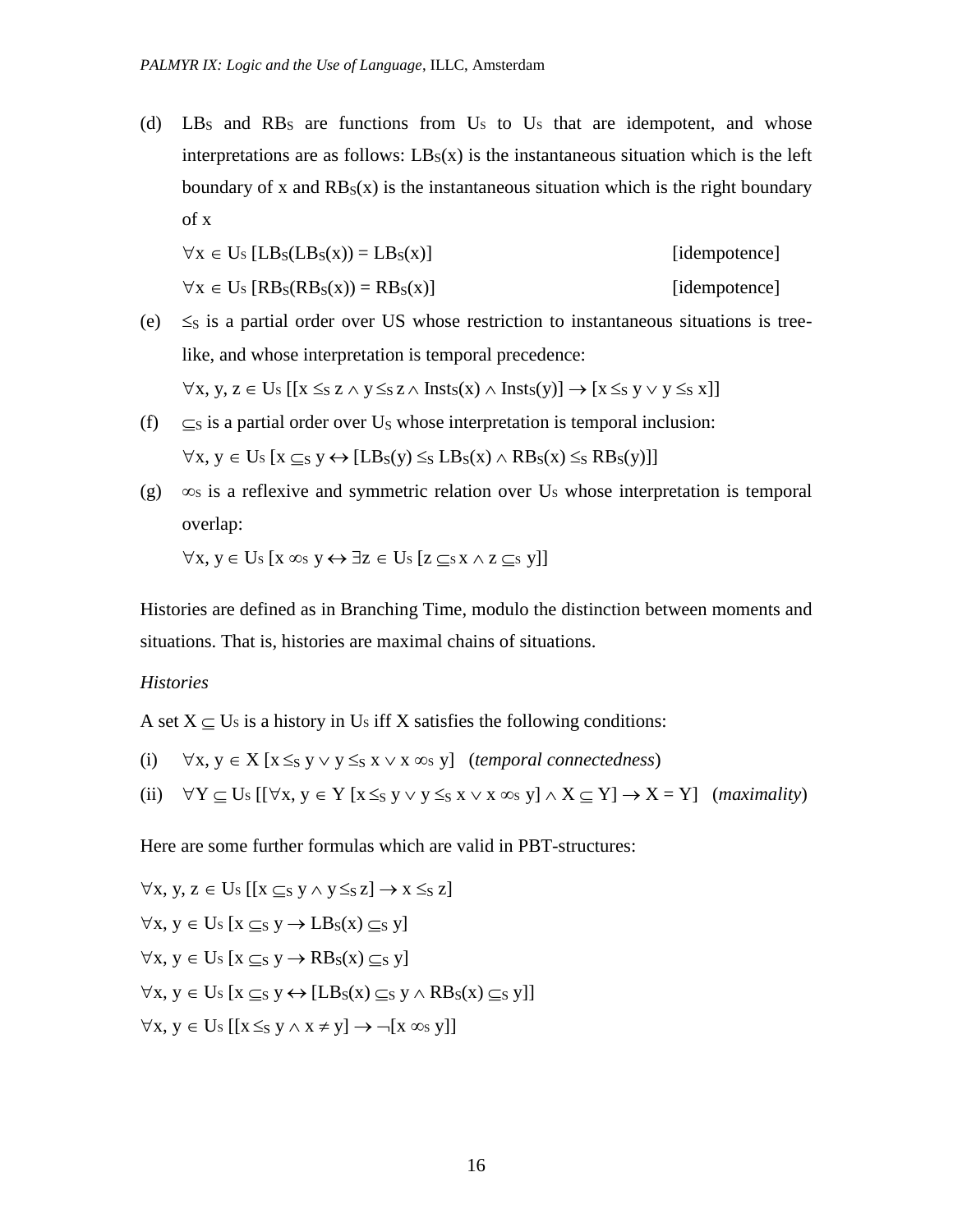# **7. Semantic analysis of the future**

It is standard in modal approaches to the semantics of future tensed sentences to see 'will' as a universal quantifier over possible worlds, hence as a kind of necessity modal (e.g. Condoravdi 2003). The intuition at the basis of such approaches is that (13a) would bear to (13b) a similar relation to the one that (14a) bears to (14b):

- (13) a. John may be at home now.
	- b. John will be at home now.
- (14) a. John may go on vacation.
	- b. John must go on vacation.

Sentence (14a) expresses a permission, which is standardly represented as truth in some of the possible worlds compatible with the relevant rules. Sentence (14b), on the other hand, expresses an obligation, which is standardly represented as truth in all the possible worlds compatible with the relevant rules. Evidence for the  $\exists$ -analysis of 'may' and for the  $\forall$ -analysis of 'must' comes from the (in)consistency of a continuation like 'but he may also stay at home if he prefers', as shown in (14'a, b) below.

- (14') a. John may go on vacation, but he may also stay at home if he prefers. [consistent]
	- b. John must go on vacation, but he may also stay at home if he prefers. [inconsistent]

Analogously, (13a) expresses a possibility which is "permitted" by the relevant state of information (according to what the speaker knows, John being at home now is a possible state of affairs), and this can be represented as truth in some of the possible worlds compatible with that information state. Sentence (13b), on the other hand, would express a necessity which is determined by the relevant state of information, and could be represented accordingly as truth in all the possible worlds compatible with that information state. The relevant intuition is thus that (13b) expresses the same kind of epistemic necessity as would be expressed by the modal verb 'must' in (15):

(15) John must be at home now.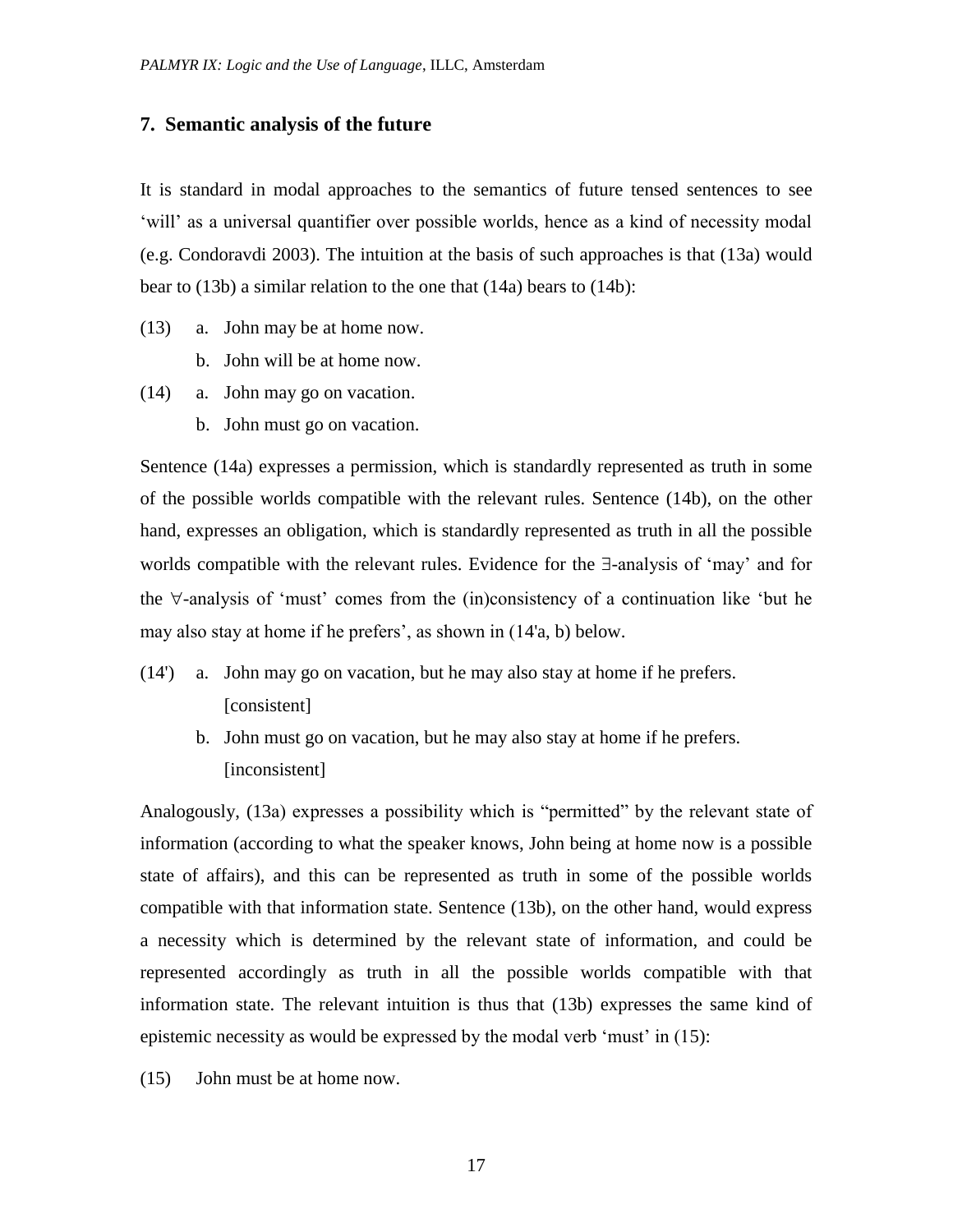By analogy with the case of (14a,b), one should be able to find evidence for the  $\exists$ analysis of 'may' and for the  $\forall$ -analysis of 'will' in (13a,b) by considering the (in)consistency of a continuation like 'but he may be in his office as well'. This should be ok after (13a), but should produce an inconsistent discourse after (13b). This seems to be the case, as shown by the acceptability of (13'a) and the unacceptability of (13'b):

- (13') a. John may be at home now, but he may be in his office as well. [consistent]
	- b. John will be at home now, but he may be in his office as well. [inconsistent]

The universal quantifier force of 'will' (hence, its nature of necessity modal), however, is not as obvious as it would seem from the examples discussed above. For one thing, a future tensed sentence with epistemic reading, unlike a corresponding sentence with 'must', can be modified by adverbs of epistemic possibility like 'perhaps' (a point which is also made by Kissine 2008; see Bertinetto 1979 and Pietrandrea 2005 for parallel claims about Italian), as shown in (16a):

- (16) a. John will perhaps be at home now.
	- b. #John must perhaps be at home now.
	- c. John must necessarily be at home now.

If we assume that 'will' is a modal, it seems plausible to assume that the relation between 'will' and the adverb 'perhaps' in (16a) should be one of modal concord (see Zeijlstra 2008, Geurts & Huitink 2006).<sup>7</sup> The relation between 'will' and 'perhaps' in (16a) would

 $\overline{a}$ 

'It is obligatory that power carts be used on cart paths where provided'

 $7$  As Zeijlstra (2008) puts it:

Modal Concord (MC) is a phenomenon where two modal expressions do not yield a cumulative reading, but yield only one modal operator at LF. Geurts & Huitink (2006) have first observed this phenomenon:

<sup>(1)</sup> a. You *may possibly* have read my little monograph upon the subject.

<sup>&#</sup>x27;The speaker thinks that it is possible you read his little monograph' b. Power carts *must mandatorily* be used on cart paths where provided.

According to Geurts & Huitink, "There appear to be two main constraints on modal concord. First, two expressions can only participate in a concord construction if they are of the same modal type, i.e., if they are both deontic, epistemic, or whatever. […] so (7) [*John might have to work on Sunday*.] contains one epistemic and one deontic modal. Consequently, the sentence doesn't have a concord reading. […] The second constraint on modal concord is that the modals involved have to have the same, or at least similar, quantificational force. This constraint entails that sentence (8) [*There may certainly have been weapons of mass destruction in Iraq*.] has no concord interpretation, but rather expresses the speaker's certainty that there is a possibility that there were weapons of mass destruction in Iraq".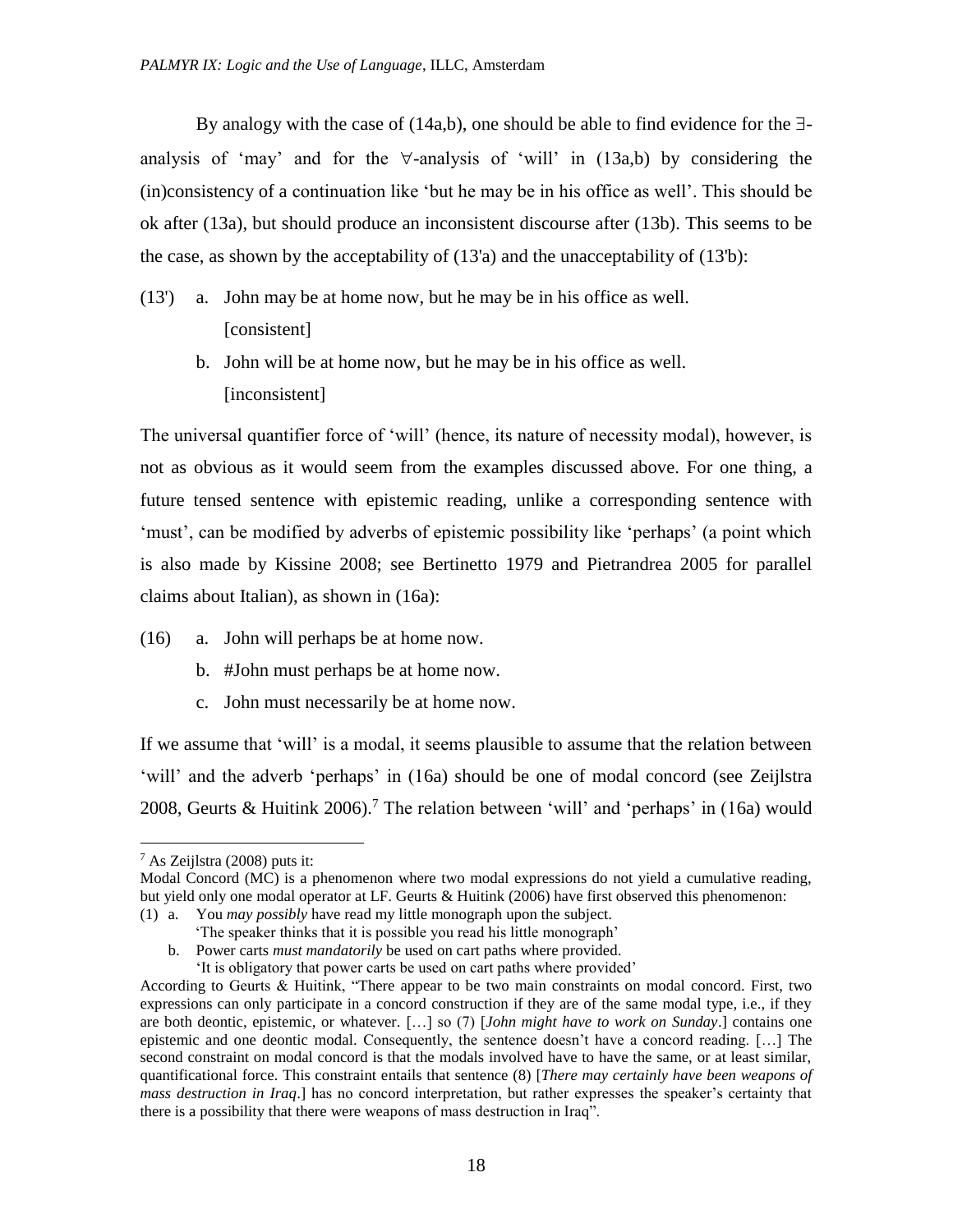be analogous to the one between 'must' and 'necessarily' in (16c), which is a paradigmatic example of modal concord: the interpretation of (16c) indeed involves just one operator of modal necessity (in spite of the occurrence of two words denoting modal necessity), as it can be expressed through the paraphrase 'It is necessarily the case that John is at home now'. Given that modal concord requires the two items in the concord relation to have the same quantificational force, and given further the existential force of 'perhaps' (as opposed to the universal force of modal adverbs like 'necessarily' and 'certainly'), we are inclined to conclude from (16a) that 'will' has existential force (at least in this particular context). To reinforce this conclusion, at a descriptive level, we can observe that (16a) globally conveys the same modality as (13a) (repeated below), in which the possibility modal 'may' occurs.

(13) a. John may be at home now.

Furthermore, epistemic 'will' can occur with other quantifying adverbs, as shown in (17a-c) below. No one of the adverbs in (17a-c) seems to have the force of a universal quantifier. Accordingly, if the interpretation of each of these sentences is seen as involving a form of modal quantification (along the lines of the paraphrases reported below), the corresponding quantificational force in the sentence is never universal, but rather a *most*-force in (17a), a pure *existential* force in (17b), and a *few*-force in (17c).

(17) a. John will probably / most likely have left the apartment.

'In most of the possible circumstances compatible with what I know, John has left the apartment.'

b. John will possibly have left the apartment.<sup>8</sup>

'In some of the possible circumstances compatible with what I know, John has left the apartment.'

c. John will hardly have left the apartment.<sup>9</sup>

 $\overline{a}$ 

<sup>&</sup>lt;sup>8</sup> Here is a naturally occurring example from the web (the relevant occurrence of 'will possibly' is reported with its full context, to facilitate understanding of the intended reading, which turns out to be an *existential epistemic* reading):

<sup>(</sup>i) Pause, too, to think for a moment about "Infant Mortality" – the probability that a child will die between birth and his or her first birthday. Some of us here today *will possibly* have lost infants and young children from our own families. So I hope we can all readily identify with the awful tragedy of lost hope and love that underpins our collective, global, commitment to reduce both the infant and the under five mortality rates.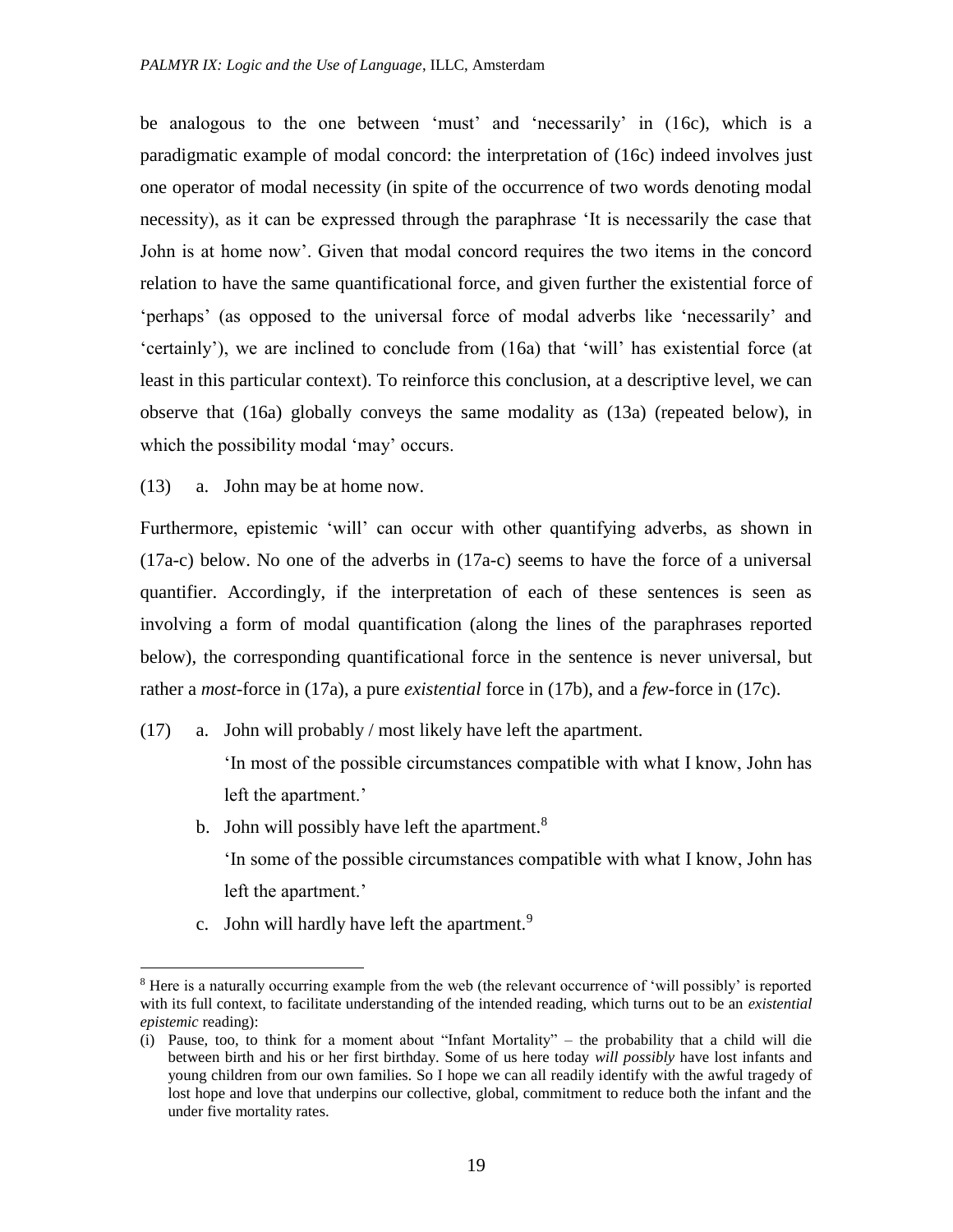'In few (if any) of the possible circumstances compatible with what I know, John has left the apartment.'

Based on the foregoing, my first observation is that 'will' should not be analyzed as a necessity modal. If it is a modal at all, it does not have a specific quantificational force on its own (be it universal, existential, or else), but the type of quantification over alternative possibilities comes from a different source – in the examples overviewed here, from a quantifying adverb co-occurring with 'will'. My second observation is that a bare future tensed sentence is interpreted by default in such a way as to have the temporal variable of the future tense instantiated on every accessible future. The default interpretation of a future tensed sentence is thus a universal quantification over a domain of accessible futures. If the event reported by such a sentence occurs at some values of the temporal variable while it does not occur at some other values of the same variable, the statement cannot be evaluated as true, since the event may fail to occur at the relevant time, nor can it be evaluated as false, since the event may occur then.<sup>10</sup> The situation we

- (i) Mount Everest is a high mountain.
- (ii) Gran Sasso is a high mountain.

 $\overline{a}$ 

These considerations on the evaluation of sentences with vague predicates make it clear that the situation we face when we evaluate future tensed sentences is not new.

<sup>9</sup> Here is a couple of naturally occurring examples from the web involving 'will hardly':

<sup>(</sup>i) The angry Merseyside response to Hicks' revelation that he had approached Jürgen Klinsmann about the manager's job will hardly have left him "in love" with Liverpool and DIC [Dubai International Capital] may also find encouragement in Hicks' saying in the interview that he finds partisan Liverpool fans an alien entity.

<sup>(</sup>ii) It will hardly have gone unnoticed that Step 9 has been crammed with do's and don'ts, all worthy of close revision […]

<sup>&</sup>lt;sup>10</sup> The same situation arises in natural language whenever a potential multiplicity of objects relevant to the semantic evaluation is present. For example, we face one such situation when we use sentences containing vague predicates. Consider the following pair:

There is a difference between (i) and (ii). No matter what standard of height for mountains we select, sentence (i) is certain to wind up true; accordingly, we are inclined to evaluate it as true, regardless of how the context of utterance is. The truth of sentence (ii), however, is contingent on what standard of height for mountains counts as the most relevant standard in the context; accordingly, if we face a multiplicity of potentially relevant standards, we may be unable to evaluate the sentence as true or false, insofar as the standards may vary significantly with respect to each other, and, consequently, the sentence may turn out to be true relative to some standards and false relative to others.

There is an intuitive fact that can be adduced to corroborate the above claims concerning the difference between (i) and (ii). If we look at sentences (i) and (ii) out of context, we feel hesitation to accept (ii) as true, but with (i) we don't have a similar vacillation.

The truth-status of (ii) becomes much clearer as soon as a definite standard of height is referred to, or a restricted class of standards is isolated (in this case the sentence will be evaluated as true if it turns out to be true relative to the strictest standard in the class, hence relative to *any* standard therein).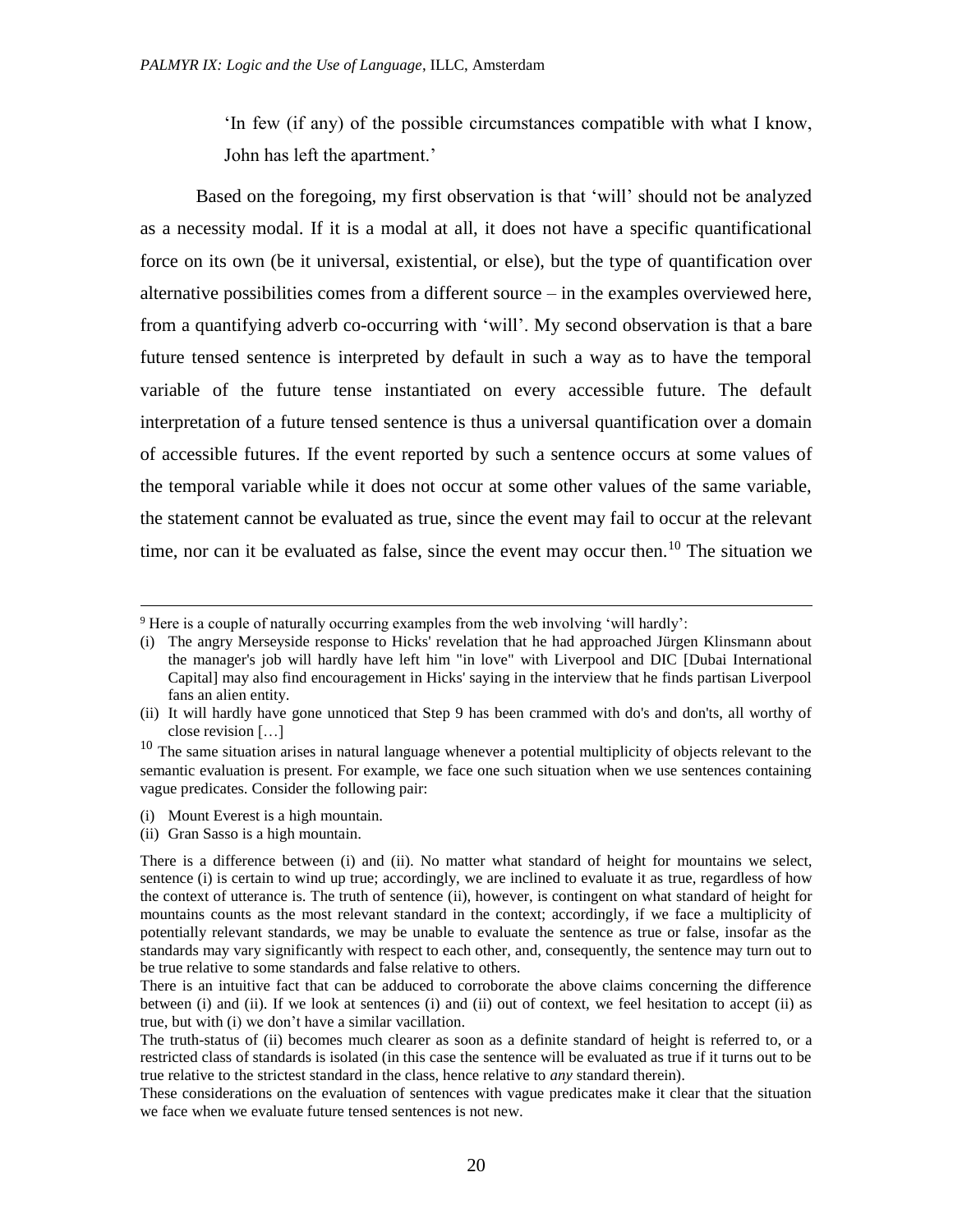face when we evaluate future tensed sentences is as follows. We have a plurality of entities that are relevant to the semantic evaluation, and it would be arbitrary for the evaluator to select one of such entities as the right input for the evaluation. So, the evaluator's strategy is "supervaluational": evaluate as true (or false) just in case the choice of the entity relevant to the evaluation (the future world-history) does not make any difference in the resulting value. In the case of the future, the plurality of entities relevant to the semantic evaluation is an ineliminable fact: there is no way for the evaluator to single out a definite world-history as the relevant future in a non-arbitrary way. Moreover, whenever "pure" future contingents are concerned, such as future tensed sentences used to make bets or in contexts in which the hearer puts into question the speaker's ground for making the assertion, the evaluator, according to the "supervaluational" strategy described above, is unable to assign a truth-value to the sentence at the moment of utterance, since she faces a plurality of possible futures which make a difference in the resulting truth-value.

Based on the preceding observations, my proposal for a semantic analysis of the future can be summarized with the following main claims:

- (C1) The future tense has no quantificational force (Q-force) *per se*.
- (C2) The Q-force in future tensed sentences comes from the linguistic context in which the future tense is embedded.
- (C3) The future tense introduces a temporal (situation) variable at Logical Form. There is a presupposition that the variable has to be instantiated in the future of the utterance situation. (As the utterance situation faces many futures, the issue arises on what future the variable has to be instantiated.)
- (C4) Natural language is sensitive to the distinction between closed past and open future. More exactly, speakers are sensitive to the asymmetry between the unique past and the multiple futures: they have a conceptual representation of this asymmetry in their cognitive systems, and their language systems interface with this representation, in particular in correspondence of the Tense and Modality subsystems.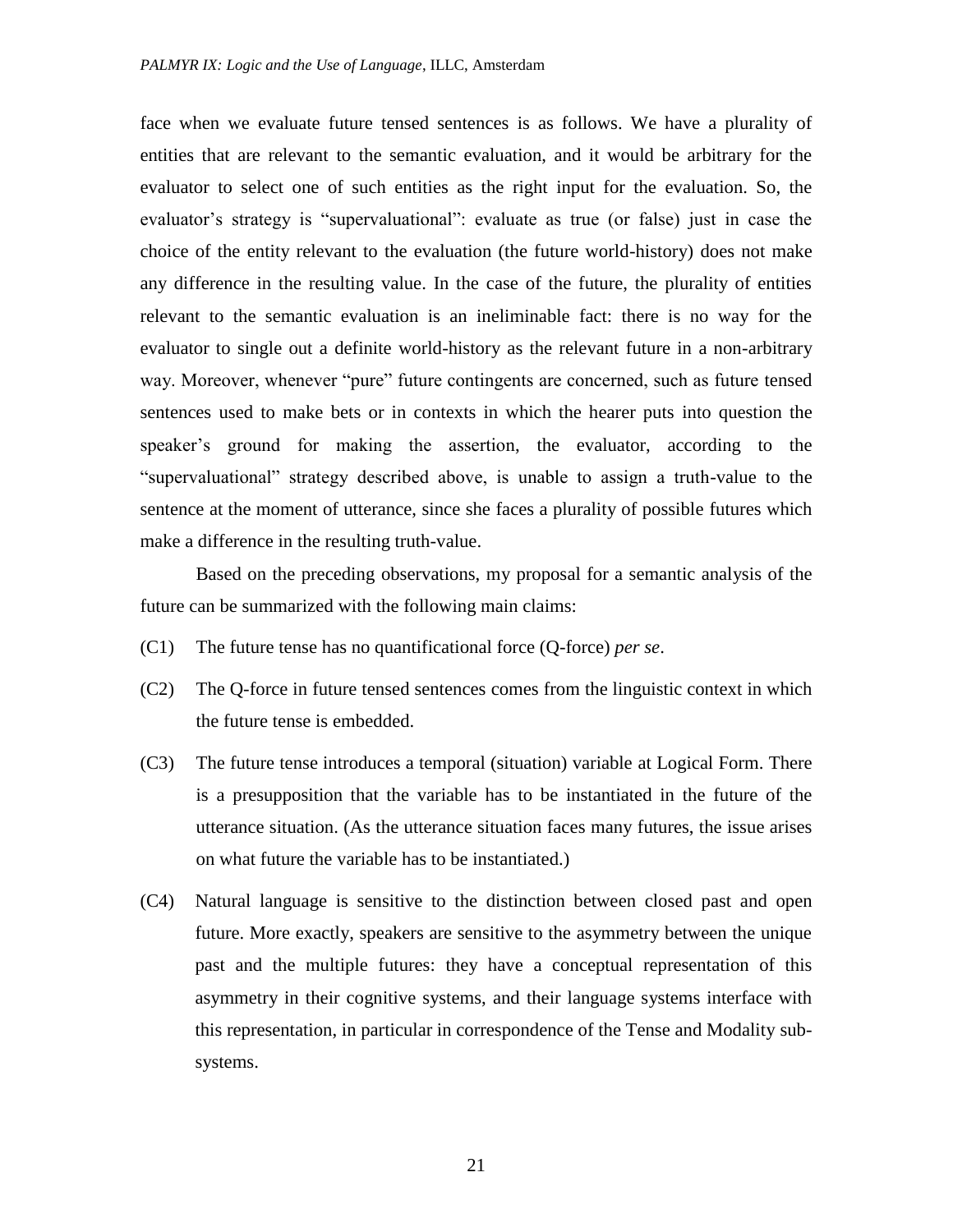(C5) Due to the multiplicity of open futures, a variable introduced by a future tense requires multiple instantiations, i.e., it requires to be instantiated on *every* possible future by default.

The type system contains the basic semantic types: **e** (individuals), **t** (truth values), **i**  (situations), **v** (events), **s** (histories). Here are some assumptions I'll make with regard to the notation:

- (a) '*h*', '*h*i' are used as variables ranging over histories;
- (b) 'c' denotes a context of utterance, i.e. a sequence of parameter values such as the moment of utterance  $c(t)$ ;
- (c) 'g' denotes a two-place function which assigns a temporal value i.e. a situation – to any variable of type **i** relative to any world-history: given variable *k* of type **i**  and world-history *h*, g(*k*, *h*) is a situation belonging to *h*;
- (d)  $\gamma$  is reminiscent of Montague's cap operator: it denotes an operator that takes an expression *E* and yields an expression denoting a function from world-histories *h* to the extension of *E* relative to *h*;
- (e) the symbol ' $\forall^*$ ' in the leftmost position of an LF denotes the default operation of universal quantification over accessible histories which is triggered by a future tense.

The evaluation function [[ ]] is relativized to a context, an assignment function, and a circumstance of evaluation. The metalinguistic expression  $[[E]]^{c, g, w}$  has to be read as 'the denotation of *E* relative to context c, assignment g, and circumstance *w*'. When the circumstance of evaluation *w* is set up by the context, i.e. when *w* is the circumstance of the context, then we have the case of *denotation in context*, which for sentential utterances coincides with *truth in context*.

To illustrate my analysis, consider the simple example (18), whose surface structure and LF are given in (19) and (20), respectively:

- (18) Mary will come.
- (19)  $[\text{TP Mary}_i [\text{T Will}_k] [\text{VP } t_i [\text{v come}]]]]$
- (20)  $\forall^* \cap_{TP} \text{will}_k$  [vp Mary come]]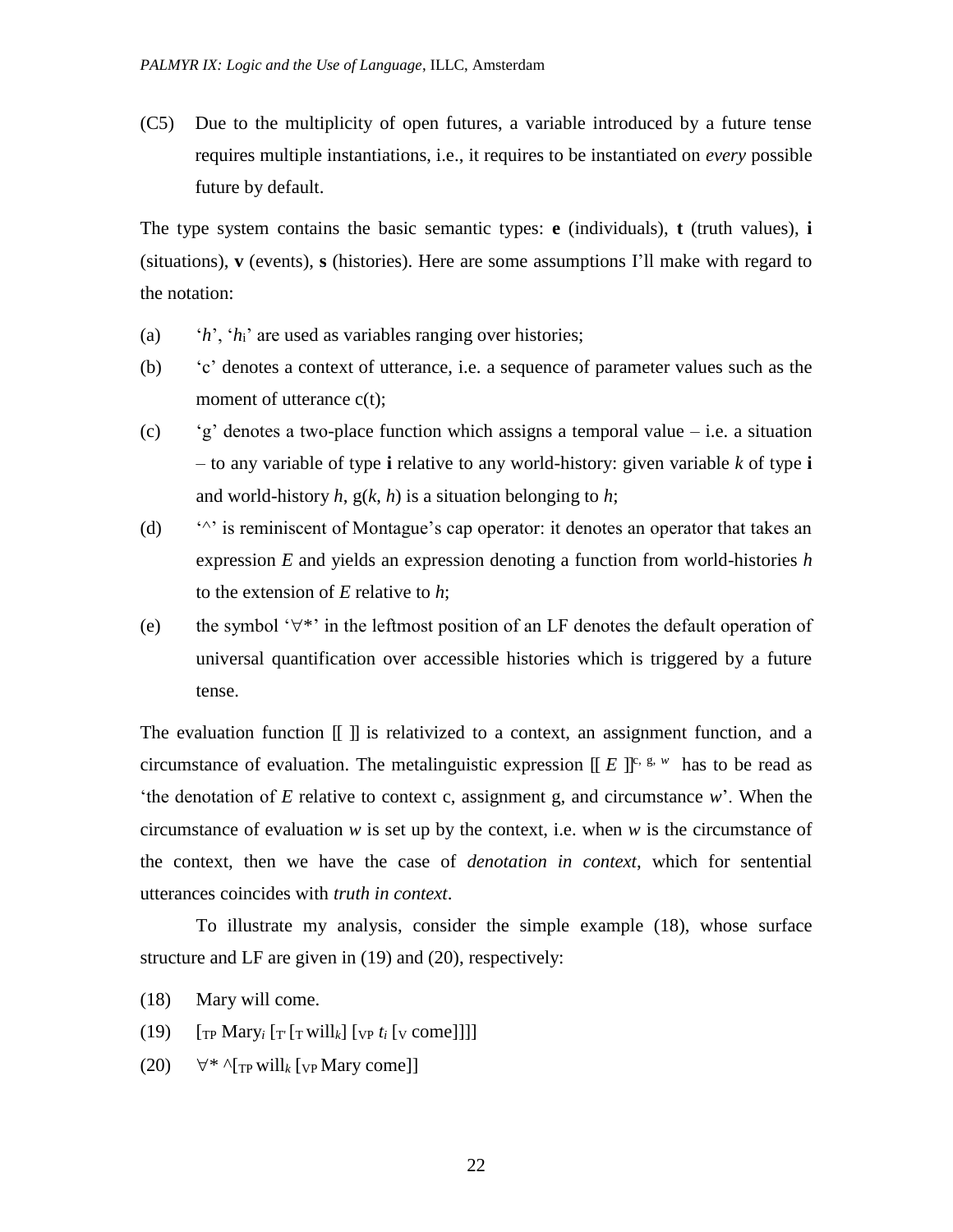The subscript '*k*' on the tense marker 'will' is the situation variable introduced by the future tense. In the following, I adopt Heim & Kratzer's (1998) notational convention for which the lambda-term ' $\lambda x$ :  $\varphi$ .  $\psi$ ' represents a partial function f which is defined for an object x if and only if condition  $\varphi$  is satisfied (here  $\varphi$  is the *domain condition* of Heim & Kratzer); if  $f$  is defined for  $x$ , then the value it assigns to  $x$  is whatever value is described by  $\psi$ . I further introduce a notation that enables one to represent the result of applying a partial function *f* to an object *x*, while keeping track of the definedness condition of *f* in the description of the output: if ' $\lambda x$ :  $\varphi[x]$ .  $\psi[x]$ ' represents the partial function *f*, then the result of applying *f* to an object denoted by a constant '*a*' is described by the notation ' ${\phi[a]}$   $\psi[a]$ ', which means that we get  $\psi[a]$  *provided that*  $\phi[a]$  is satisfied.

The derivation of (18)'s truth conditions is provided in (21) below. Notice that the lambda-terms which are associated with 'will<sub>k</sub>' and ' $\forall$ <sup>\*</sup>' correspond to partial functions: the domain condition 'now  $\leq_S g(k, h) \land h \in w$ ' in the clause for 'will<sub>k</sub>' is the presuppositional requirement that the value of the temporal variable '*k*' be a future situation on history *h*, where *h* is presupposed to be a history in the circumstance of evaluation *w*; the domain condition ' $\forall h$  [ $h \in w \rightarrow P(h)$ ]  $\lor \forall h$  [ $h \in w \rightarrow \neg P(h)$ ]' in the clause for ' $\forall^*$ ' is the presuppositional requirement that the predicate of histories which is the argument of the function either be true of all histories in the circumstance of evaluation *w* or be false of all such histories (this is called *settledness condition* in Bonomi & Del Prete 2008).

 $(21)$  [[Mary ]]<sup>c, g, w</sup> = Mary

 $[[\text{come }]]^{c, g, w} = \lambda e_v. \lambda x_e. [\text{come}(e) \wedge \text{theme}(e) = x]$ [[Mary come ]] <sup>c, g, w</sup> =  $\lambda$ e<sub>v</sub>. [come(e)  $\wedge$  theme(e) = Mary]  $[[\text{ will}_k]]^{c, g, w} = \lambda P_{\leq v, t>}$ : now  $\leq_S g(k, h) \wedge h \in w$ .  $\exists e [P(e) \wedge \tau_E(e) \subseteq_S g(k, h)]$  $[[[T_{\rm P} \text{ will}]_k]$  [vp Mary come]]  $]^{\rm c, g, w} =$ 

$$
= (\lambda P_{\leq v, t>} : now \leq_S g(k, h) \land h \in w. \exists e [P(e) \land \tau_E(e)]
$$
  

$$
\subseteq_S g(k, h)])(\lambda e_v. [come(e) \land theme(e) = Mary])
$$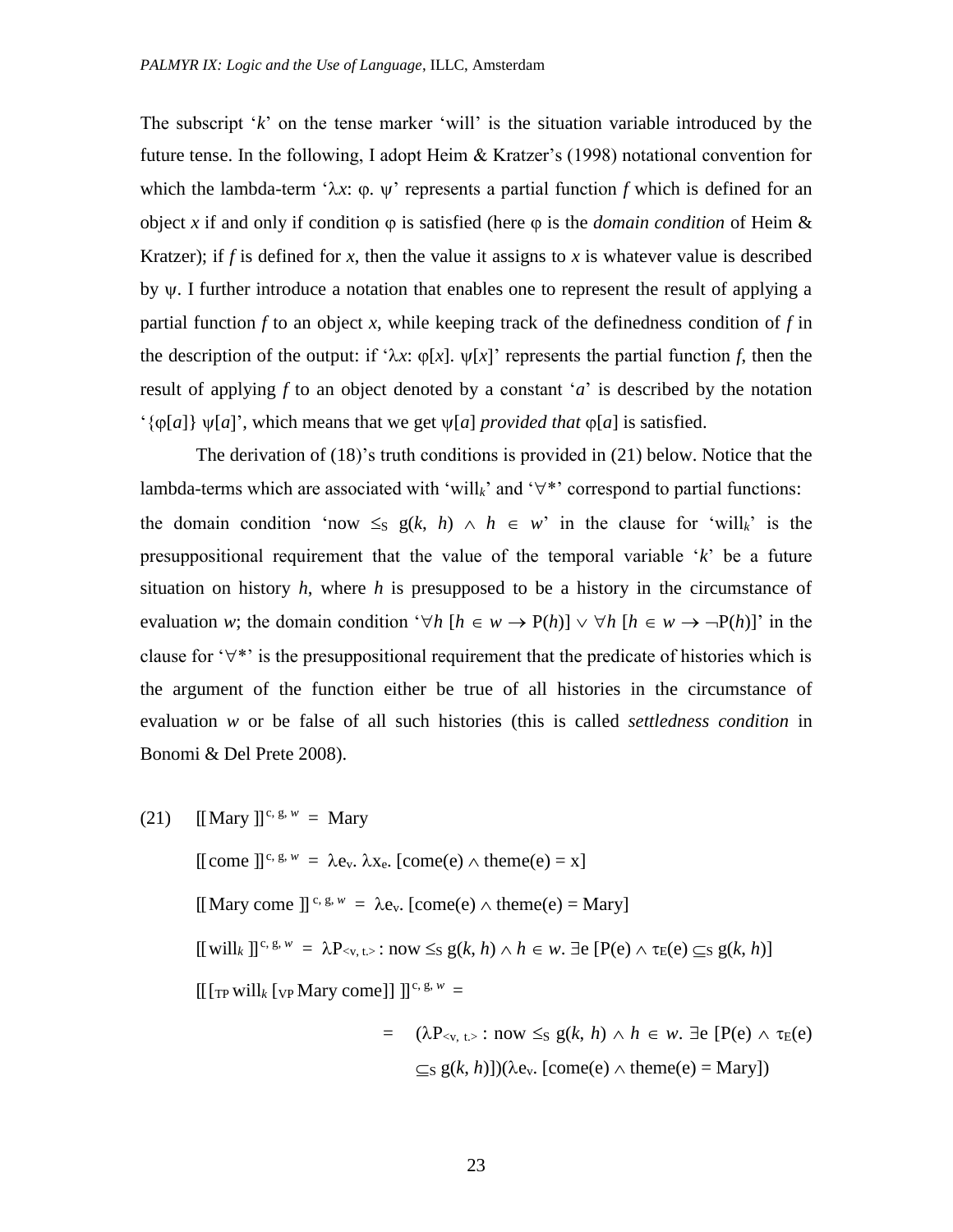= {now  $\leq_S g(k, h) \wedge h \in w$ }  $\exists e$  [come(e)  $\wedge$  theme(e) =  $\text{Mary} \wedge \tau_E(e) \subset_S g(k, h)$ ]

 $[[^{\wedge}[\text{TP will}]_k]$  [vp **Mary come**]]  $]^{\text{c}, g, w} =$ 

 $=$   $\lambda h$ :  $h \in w$ . {now  $\leq_S g(k, h) \wedge h \in w$ }  $\exists e$  [come(e)  $\wedge$ theme(e) = Mary  $\land \tau_E(e) \subset_S g(k, h)$ ]

 $\label{eq:2.1} [[\,\forall^{\,*}\,]]^{c,\,g,\,w} \; = \; \; \lambda P_{\leq s,\,t>} \colon \forall h \; [h \in w \to P(h)] \vee \forall h \; [h \in w \to \neg P(h)].\; \forall h_1 \; (\lambda h; \, h \in \neg P(h)) \in \neg P(h)$ *w*.  $P(h)(h_1)$ 

 $[[ \forall^* \cap [\text{TP will}_k [ \text{VP Mary come}]] ]^{\text{c}, \text{g}, w} =$ 

 $= \{ \forall h \ [h \in w \rightarrow \{now \leq s g(k, h)\} \exists e \ [come-Mary(e)] \}$  $\wedge$   $\tau_E(e) \subseteq_S g(k, h)] \vee \forall h$   $[h \in w \rightarrow \neg \{now \leq_S g(k, h)\}]$  $h$ } e [come-Mary(e)  $\wedge \tau_E(e) \subseteq_S g(k, h)$ ]]}  $\forall h \{h \in E\}$ *w*} {now  $\leq_S g(k, h)$ }  $\exists e$  [come-Mary(e)  $\wedge \tau_E(e) \subseteq_S$  $g(k, h)$ ]

From the last line of (21), we see what truth conditions are predicted for (18): the sentence is true if and only if every history *h* belonging to the circumstance of evaluation *w* is such that an event of Mary coming occurs at some future point in *h*, *provided that*  histories in *w* do not make a difference with respect to the future occurrence of the event of Mary coming (settledness condition).

# **8. Back to truth-value transitions and phase adverbs**

In sect. 4 above we have considered cross-linguistic data involving the interaction of phase adverbs like *still* and *no longer* with future tense markers, and we have pointed out that the interpretation of such data gives intuitive support to the idea that transitions from true to false and from false to true can occur in the truth-status of future tensed utterances.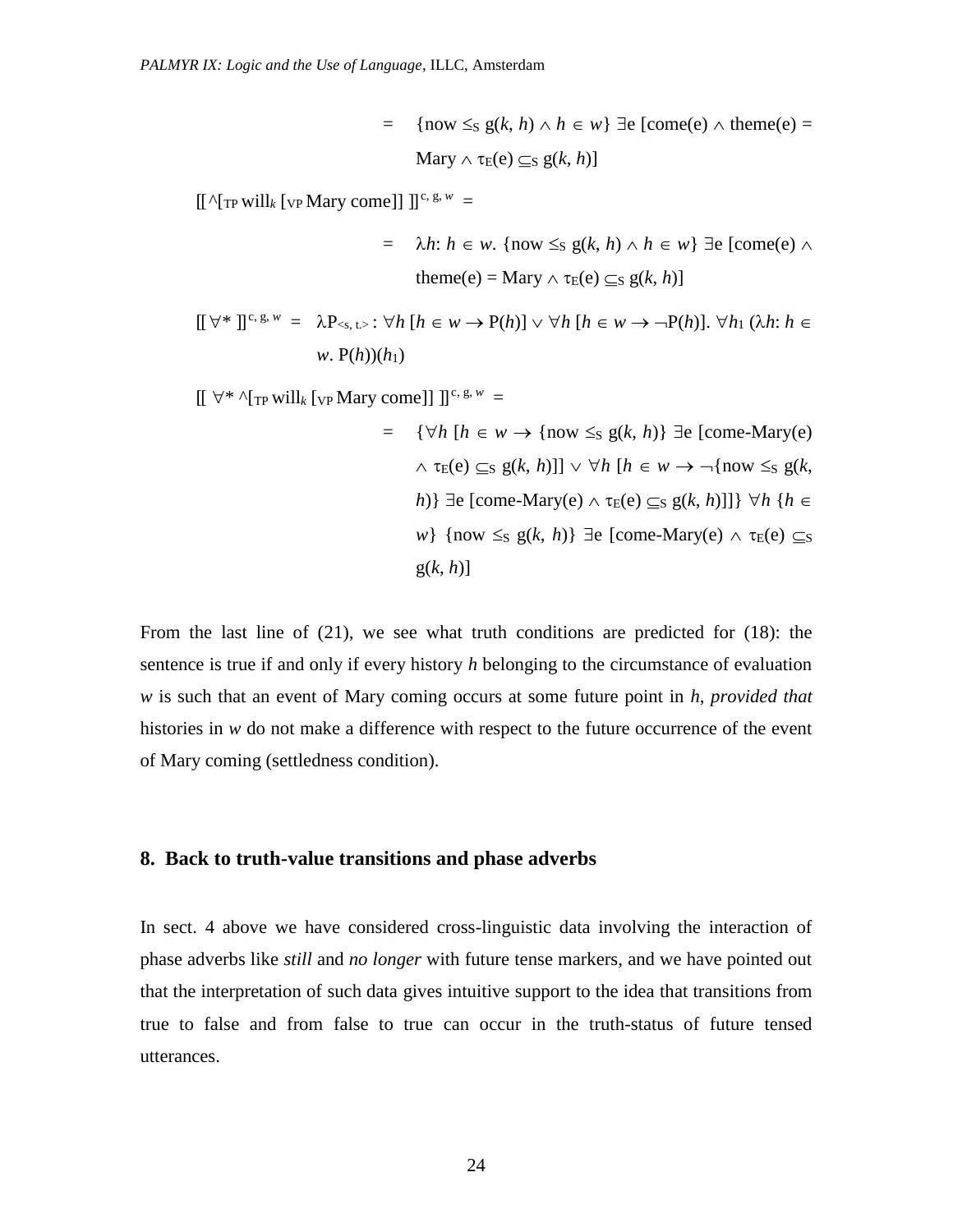Now, concerning those cases in which a future tensed utterance is perceived to hold true against the threat of an impeding factor (see the examples in [4] through [7] from sect. 4, involving the adverbs *still* and *always*), the way we can account for the intuition of the persistence of truth in the present model is by letting the contextual circumstance *w* to which the evaluation function is relativized shift forward in the branching time model, what can always be done – given Openness of the Circumstance Parameter.<sup>11</sup> Suppose that at *s*<sub>0</sub> you utter *Mary will come*. If in the transition from the original circumstance  $w_0$  (centered on the situation  $s_0$  at which your utterance took place) to the forward-shifted circumstance  $w_1$  (centered on a situation  $s_1 \geq s_0$ ) we don't have a revision of information that was accessible at  $s_0$  but only a monotonic increase of that information, what we have in  $w_1$  is a subset of the histories that were already in  $w_0$ . Given our analysis of the future tensed utterance *Mary will come* as triggering default universal quantification over histories, and given further the downward monotonicity of the universal quantifier  $\forall$ , our analysis ends up predicting persistence of utterance-truth in the transition from  $w_0$  to  $w_1$ . If some impeding factor was salient at some point between  $s_0$ and *s*1, which could have prevented the future event of Mary coming, then the conditions would be met to felicitously utter *Mary will still come* at *s*1. This observation pertains to the proper characterization of the presuppositional contribution of *still* in such revision contexts, a problem that I will not address in this paper, confining myself to making the informal remark that *still* requires persistence of truth beyond a phase during which the truth-value of the utterance was the False.

Concerning those cases in which the truth-status of a future tensed utterance is perceived to change from true to false, after the emergence of a preventing situation (see the examples in [5] and [6] from sect. 4, involving the adverb *no longer*), the way we can account for the intuition of the true-to-false transition in the present model is, once more, by letting the contextual circumstance *w*, to which the evaluation function is relativized,

 $\overline{a}$ 

<sup>&</sup>lt;sup>11</sup> For ease of reference, I repeat OCP here:

*Openness of the Circumstance Parameter*

Given an utterance *u* and circumstances of evaluation  $w \neq w'$ , both *w* and *w'* can be associated with *u* as the circumstance of the utterance, provided that *w* and *w'* are centered on situations  $s \neq s'$  which are related by  $\leq_S$  and are such that *u* occurs either at the situation or in the past of the situation.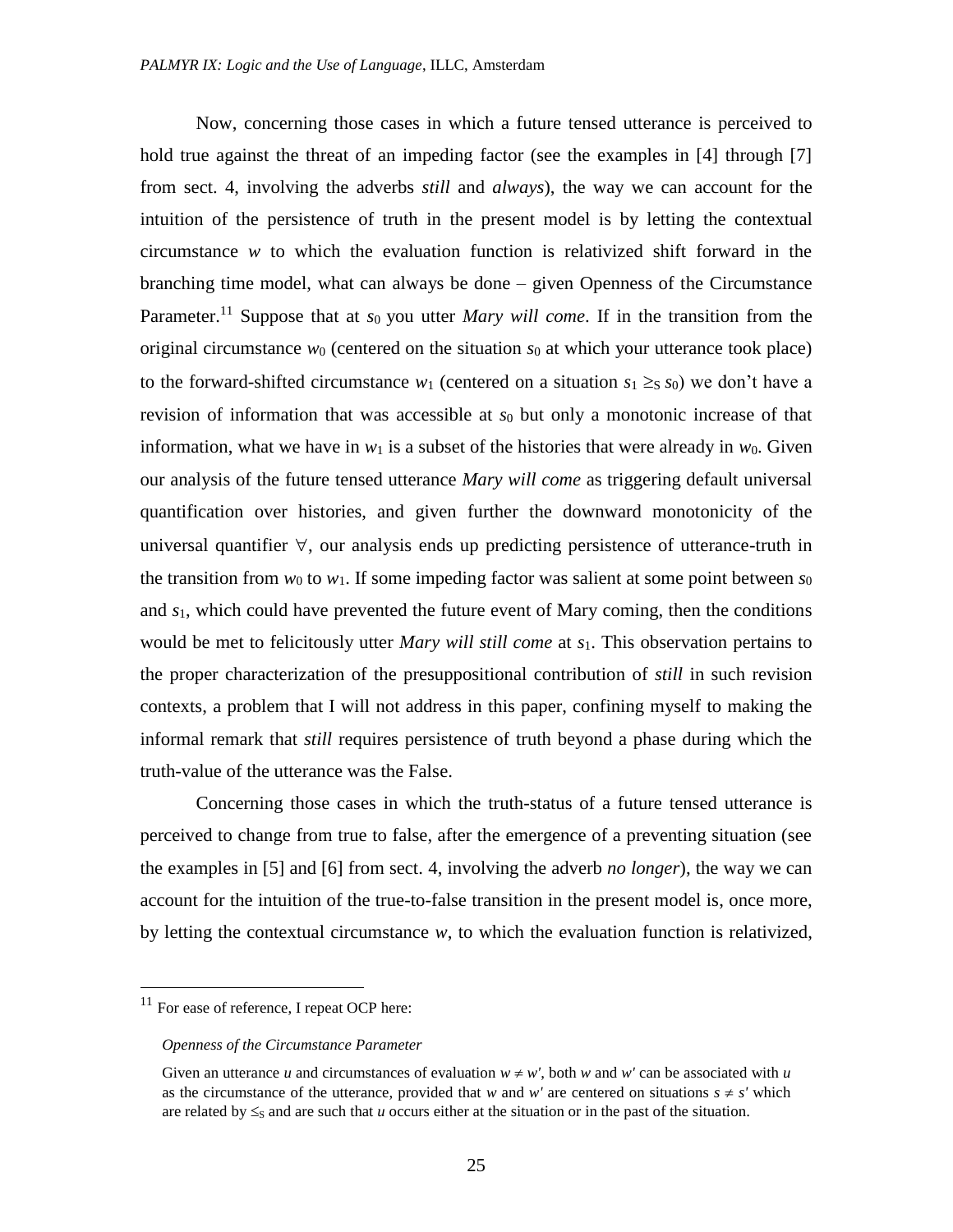shift forward in the branching time model, according to Openness of the Circumstance Parameter. Suppose that at  $s_0$  you truthfully utter *Mary will come* – i.e., in  $w_0$  only such histories are accessible that contain a future event of Mary coming. The case that we are considering now is one in which the transition from the original circumstance  $w_0$ (centered on the situation *s*<sup>0</sup> at which your utterance took place) to the forward-shifted circumstance  $w_1$  (centered on a situation  $s_1 \geq s_0$ ) crucially involves a revision of the information that was accessible at *s*0, not a monotonic increase of that information. As a consequence of such non-monotonic change of information, what we have in  $w_1$  is not a subset of the histories that were already in  $w_0$ , but a set of histories which were not in  $w_0$ and do not contain an event of Mary coming. Given our analysis of the future tensed utterance *Mary will come* as triggering default universal quantification over histories in the circumstance of evaluation, we end up predicting a true-to-false transition in the transition from  $w_0$  to  $w_1$ . In this scenario, the conditions would be met to felicitously utter *Mary is no longer coming* at *s*1. This observation pertains to the proper characterization of the presuppositional contribution of *no longer* in such revision contexts, a problem related to the previous one about *still*, that I will also leave aside in this paper. Here I confine myself to making the informal remark that *no longer* requires that a transition has occurred from a phase during which the truth-value of the utterance was the True to a subsequent phase during which it was the False.

# **9. Conclusion**

In this paper I have presented a non-modal analysis of future-tensed statements, in which the effect of universal quantification over historical alternatives is not triggered in the semantics of the future tense itself, but is due to a supervaluation-like strategy that evaluators resort to in order to overcome the plurality of possible futures which are equally relevant for the evaluation. I have argued for the theoretical possibility of transitions in the truth status of future-tensed statements from true to false and from false to true, for which I have suggested that linguistic evidence might be provided by certain previously unnoticed uses of phase adverbs in English and Romance. In order to deal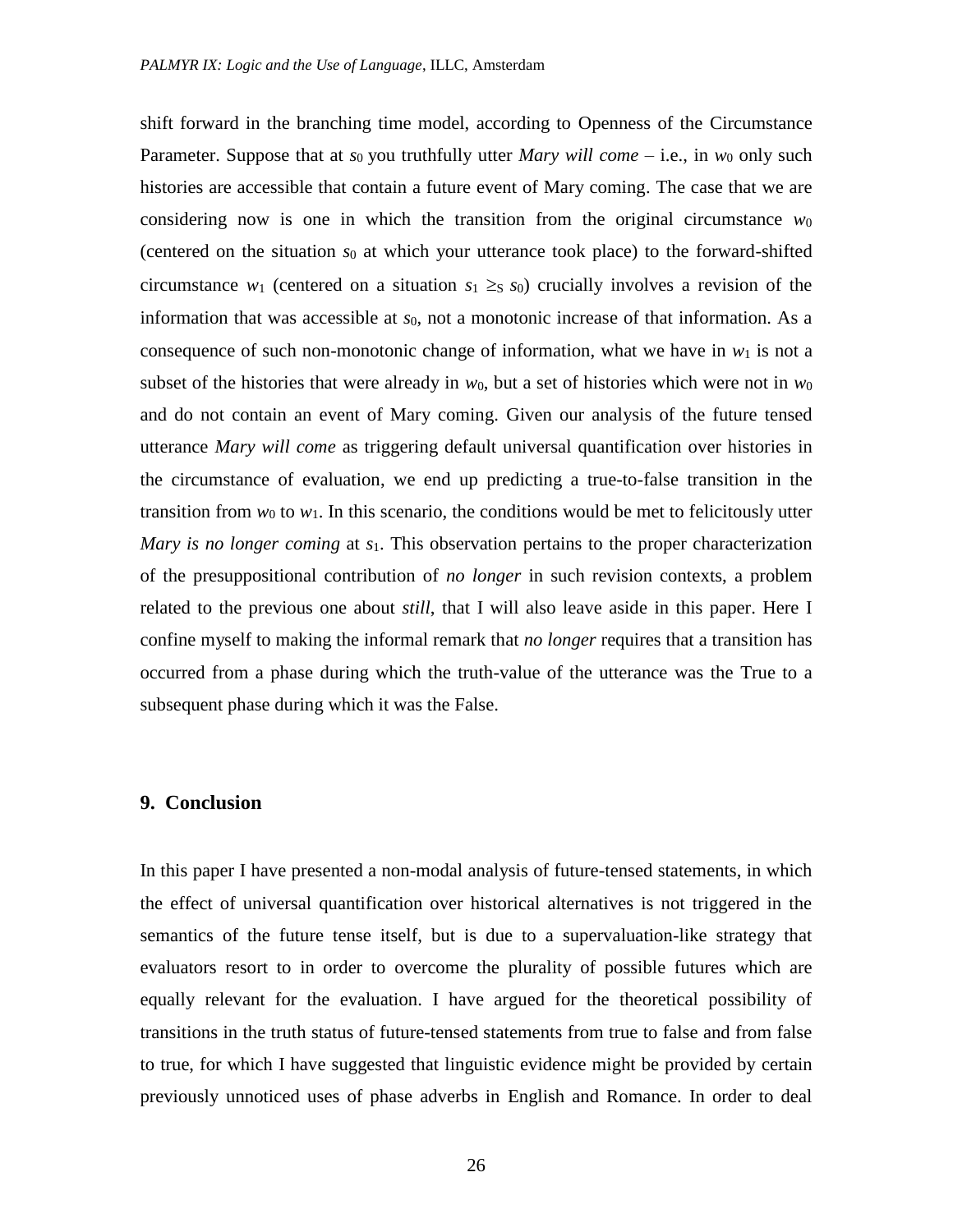with the full range of truth value transitions, and to provide an analysis of the revision contexts considered at the outset, a BT semantic model has been proposed which incorporates the ideas of partiality of information and non-monotonic change of information.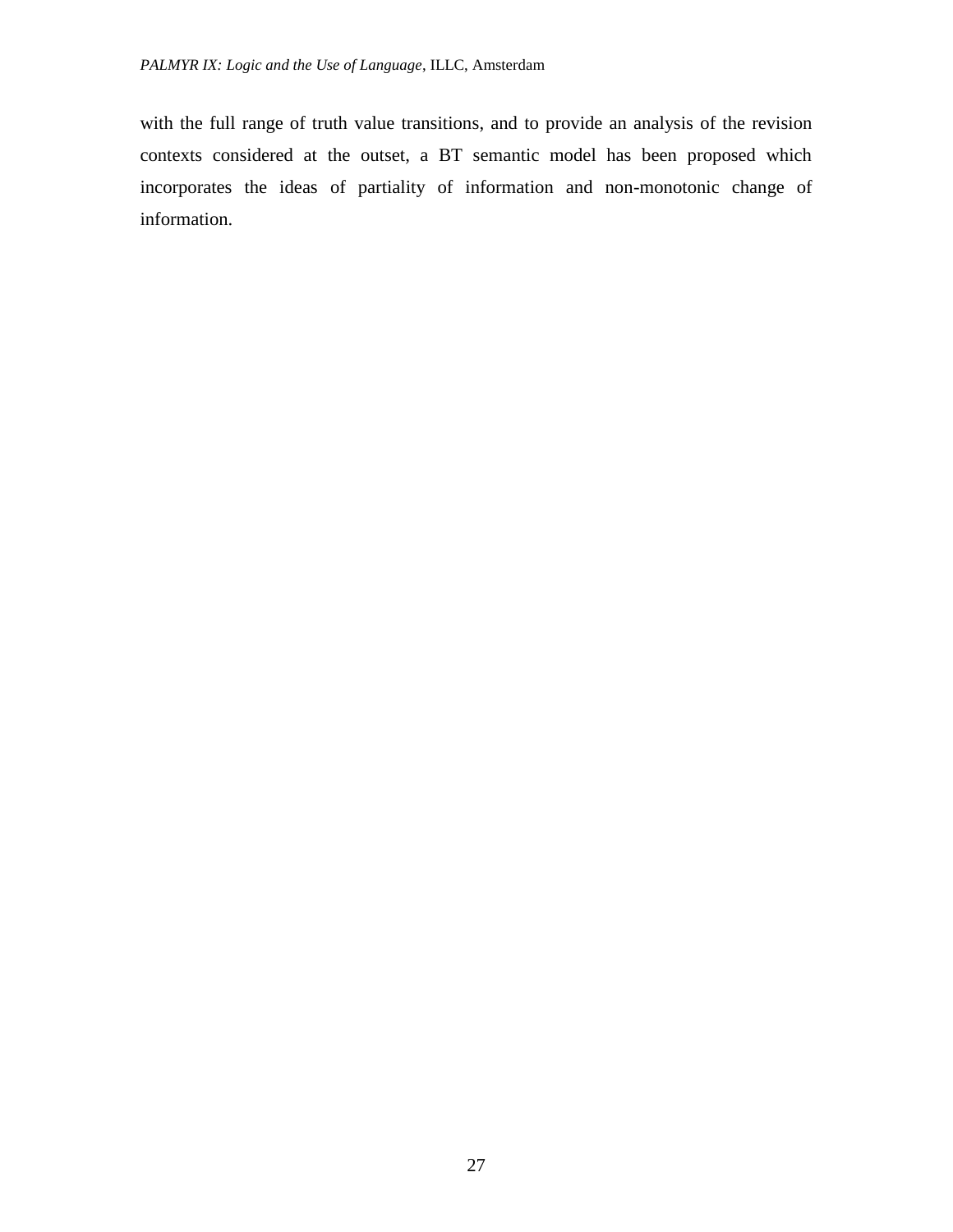# **References**

- N. Belnap, M. Perloff, & M. Xu (2001). *Facing the Future. Agents and Choices in our Indeterminist World*, Oxford: Oxford University Press.
- P. M. Bertinetto (1979). 'Alcune ipotesi sul nostro futuro.' *Rivista di Grammatica Generativa* 4, 77-138.
- A. Bonomi & F. Del Prete (2008). 'Evaluating future-tensed sentences in changing contexts.' Unpublished manuscript, Università degli Studi di Milano, available at: [http://www.filosofia.unimi.it/~bonomi/future.pdf.](http://www.filosofia.unimi.it/~bonomi/future.pdf)
- C. Condoravdi (2003). ['Moods and Modalities for](http://www-csli.stanford.edu/~condorav/AC/ac-han.pdf) *Will* and *Would*.' Handout of talk presented at the Amsterdam Colloquium, December 2003.
- F. Del Prete (2009). 'Relativizing truth of future-tensed sentences.' In: Paul Égré (ed.), *Proceedings of the 2nd Paris-Barcelona Picasso Workshop*, Institut Jean Nicod, CNRS-EHESS-ENS.
- B. Geurts & H. Huitink (2006). 'Modal Concord.' In: P. Dekker & H. Zeijlstra (eds.), *Proceedings of the Workshop on Concord and the Syntax Semantics Interface*.
- I. Heim (1982). *The Semantics of Definite and Indefinite NPs.* University of Massachusetts: Ph.D. dissertation; published 1989, New York: Garland.
- I. Heim & A. Kratzer (1998). *Semantics in Generative Grammar*. Oxford: Blackwell.
- D. Kaplan (1977). 'Demonstratives.' Reprinted in: J. Almog, J. Perry and H. Wettstein (eds.), *Themes from Kaplan*, Oxford: Oxford University Press, 1989.
- M. Kissine (2008). 'Why *will* is not a modal.' *Natural Language Semantics* 16, No. 2, 129-155.
- A. Kratzer (1989). 'Investigation of the Lumps of Thought.' *Linguistics and Philosophy*  12, No. 5, 607-653.
- M. Krifka (1998). 'The Origins of Telicity.' In: S. Rothstein (ed.), *Events and Grammar*, Dordrecht: Kluwer.
- J. MacFarlane (2003). 'Future Contingents and Relative Truth.' *The Philosophical Quarterly* 53, 321–336.
- J. MacFarlane (2008). 'Truth in the Garden of Forking Paths.' In: Max Kölbel and Manuel García-Carpintero (eds.), *Relative Truth*, Oxford: Oxford University Press.